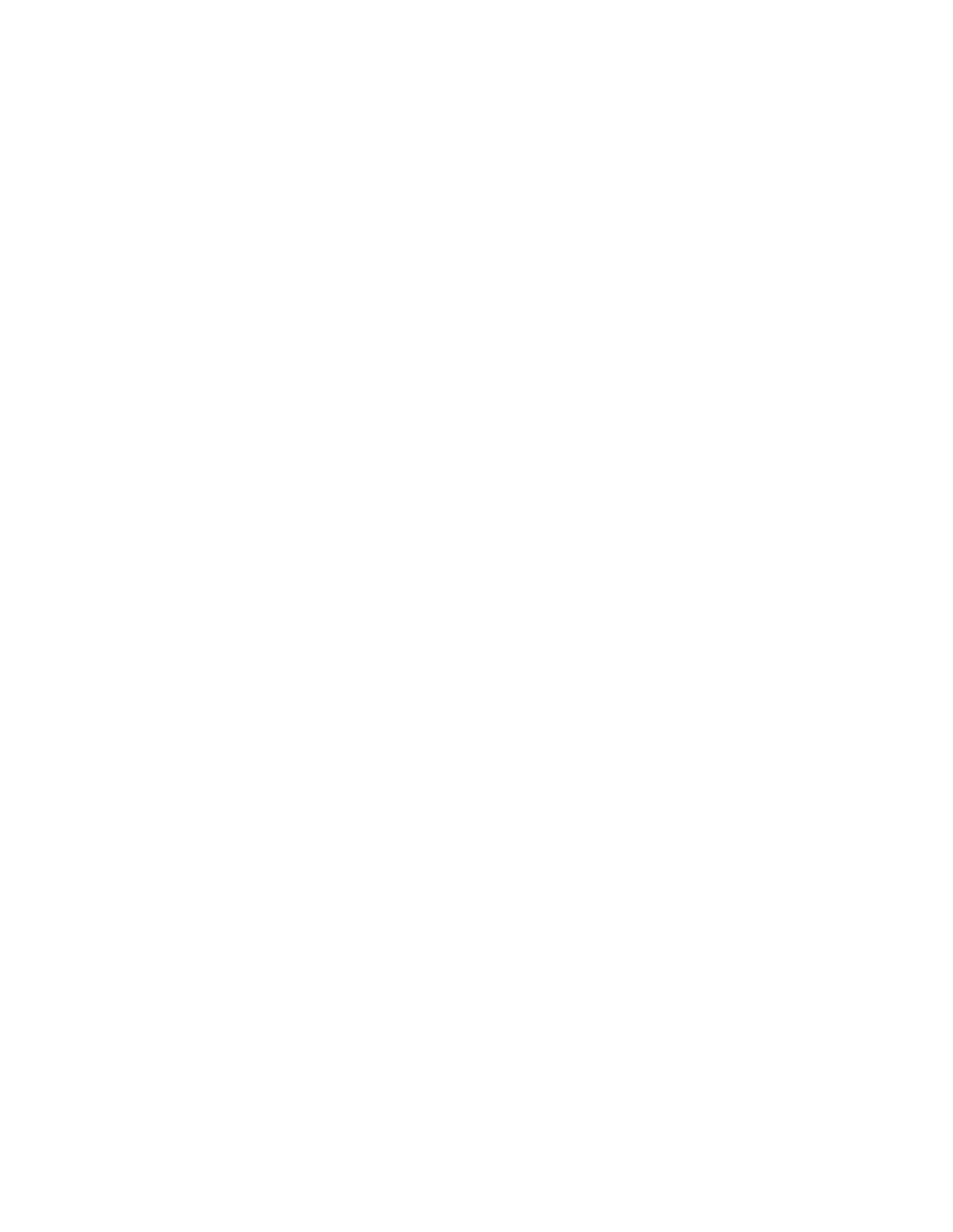

**The National Commission for the Protection of Human Subjects of Biomedical and Behavioral Research** 

**DHEW Publication No. (OS) 78-0012**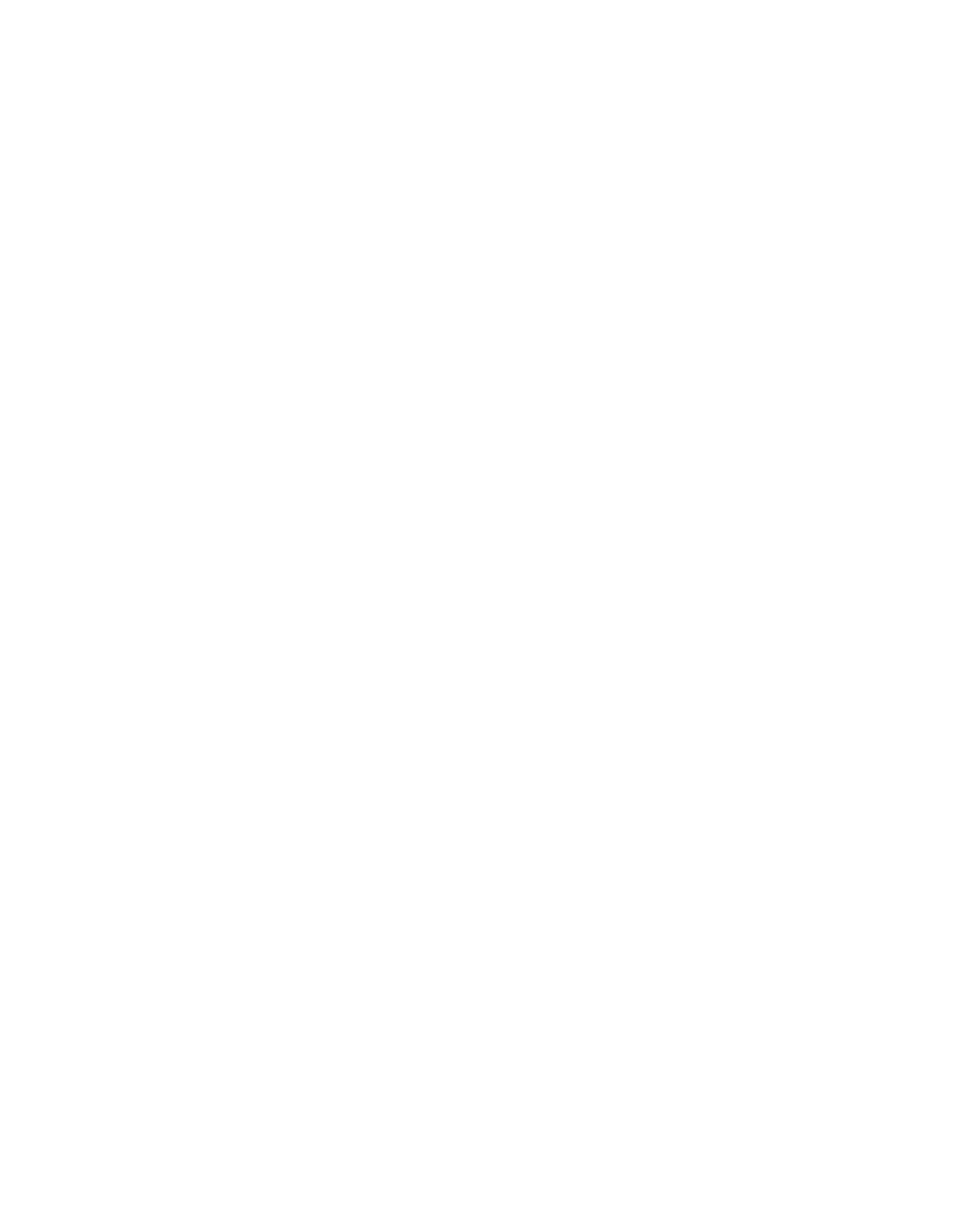## National Commission for the Protection of Human Subjects of Biomedical and Behavioral Research

Westwood Building, Room 125 5333 Westbard Avenue Bethesda, Maryland 20016

September 30, 1978

The President The White House Washington, D.C. 20500

Dear Mr. President:

On behalf of the National Commission for the Protection of Human Subjects of Biomedical and Behavioral Research, I am pleased to transmit our "Belmont Report: Ethical Principles and Guidelines for the Protection of Human Subjects of Research." The identification of basic ethical principles that should underlie the conduct of research involving human subjects, and the development of guidelines to assure that such principles are followed, were topics of studies set forth in the Commission's mandate under Public Law 93-348. This mandate also directs the Commission to submit its report to the President, the Congress, and the Secretary of Health, Education, and Welfare.

Unlike most of the previous reports of the Commission, the Belmont Report does not make specific recommendations for administrative actions by the Secretary of Health, Education, and Welfare. Instead, it is our recommendation that the Belmont Report be adopted in its entirety as a statement of departmental policy on the conduct of research involving human subjects. Publication and dissemination of this policy will provide federal employees, members of Institutional Review Boards and scientific investigators with common points of reference for the analysis of ethical issues in human experimentation. While the principles cannot always be applied so as to resolve beyond dispute particular ethical problems, they provide an analytical framework that will guide the resolution of ethical problems arising from research involving human subjects.

The Belmont Report is the outgrowth of an intensive four-day period of discussions that were held in February 1976 at the Smithsonian Institution's Belmont Conference Center and the monthly Commission's deliberations that have been conducted over the nearly four years of our existence.

We appreciate the opportunity to have worked on this fundamental task in the protection of human research subjects.

Respoctfully.

Kenneth J. Payan, M.D. Chairman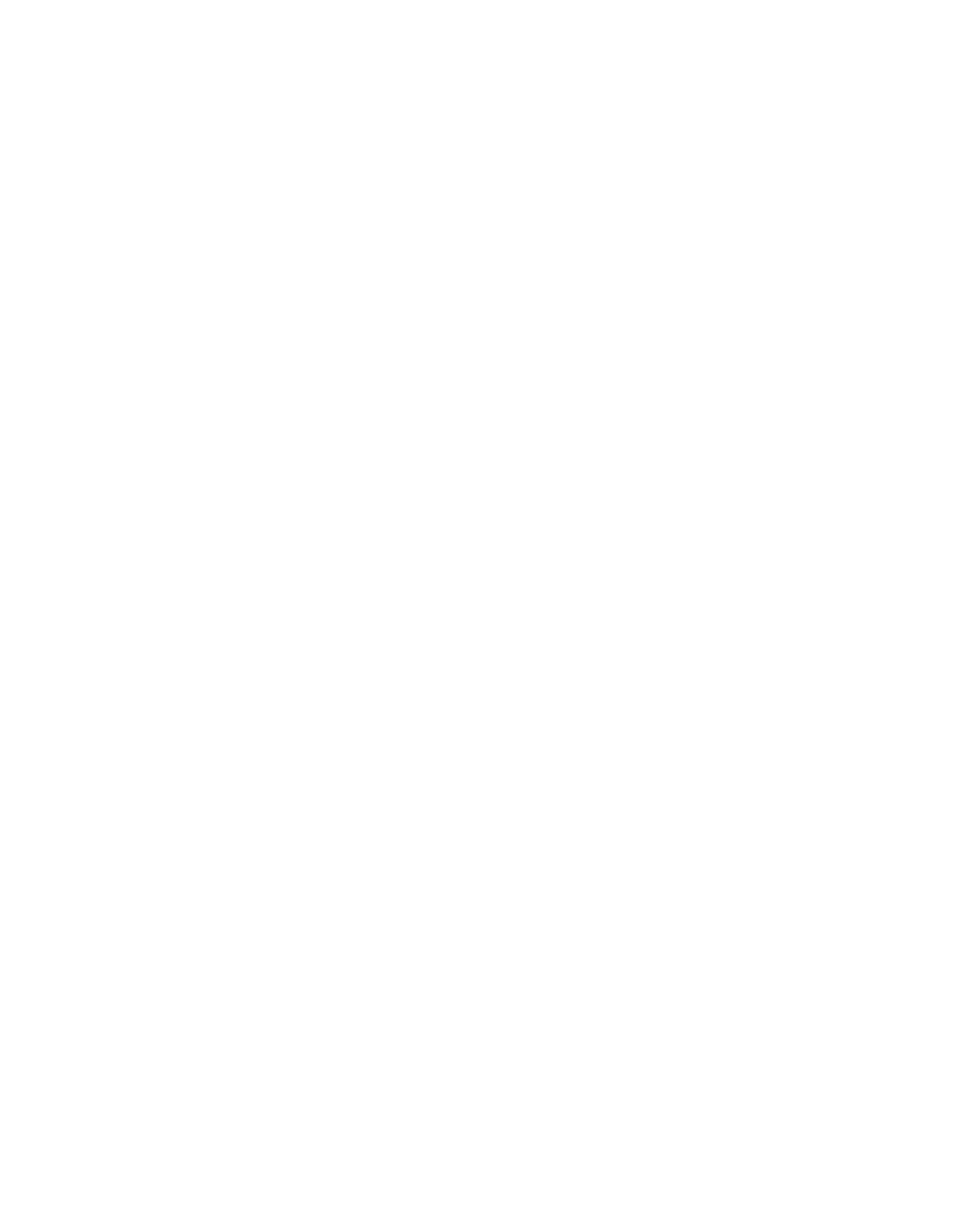## National Commission for the Protection of Human Subjects of Biomedical and Behavioral Research

Westwood Building, Room 125 5333 Westbard Avenue Bethesda, Maryland 20016

September 30, 1978

The Honorable Walter F. Mondale President of the United States Senate Washington, D.C. 20510

Dear Mr. President:

On behalf of the National Commission for the Protection of Human Subjects of Biomedical and Behavioral Research, I am pleased to transmit our "Belmont Report: Ethical Principles and Guidelines for the Protection of Human Subjects of Research." The identification of basic ethical principles that should underlie the conduct of research involving human subjects, and the development of guidelines to assure that such principles are followed, were topics of studies set forth in the Commission's mandate under Public Law 93-348. This mandate also directs the Commission to submit its report to the President, the Congress, and the Secretary of Health, Education, and Welfare.

Unlike most of the previous reports of the Commission, the Belmont Report does not make specific recommendations for administrative actions by the Secretary of Health, Education, and Welfare. Instead, it is our recommendation that the Belmont Report be adopted in its entirety as a statement of departmental policy on the conduct of research involving human subjects. Publication and dissemination of this policy will provide federal employees, members of Institutional Review Boards and scientific investigators with common points of reference for the analysis of ethical issues in human experimentation. While the principles cannot always be applied so as to resolve beyond dispute particular ethical problems, they provide an analytical framework that will guide the resolution of ethical problems arising from research involving human subjects.

The Belmont Report is the outgrowth of an intensive four-day period of discussions that were held in February 1976 at the Smithsonian Institution's Belmont Conference Center and the monthly Commission's deliberations that have been conducted over the nearly four years of our existence.

We appreciate the opportunity to have worked on this fundamental task in the protection of human research subjects.

Respectfully

Kenneth J. Ryan, M.D. Chairman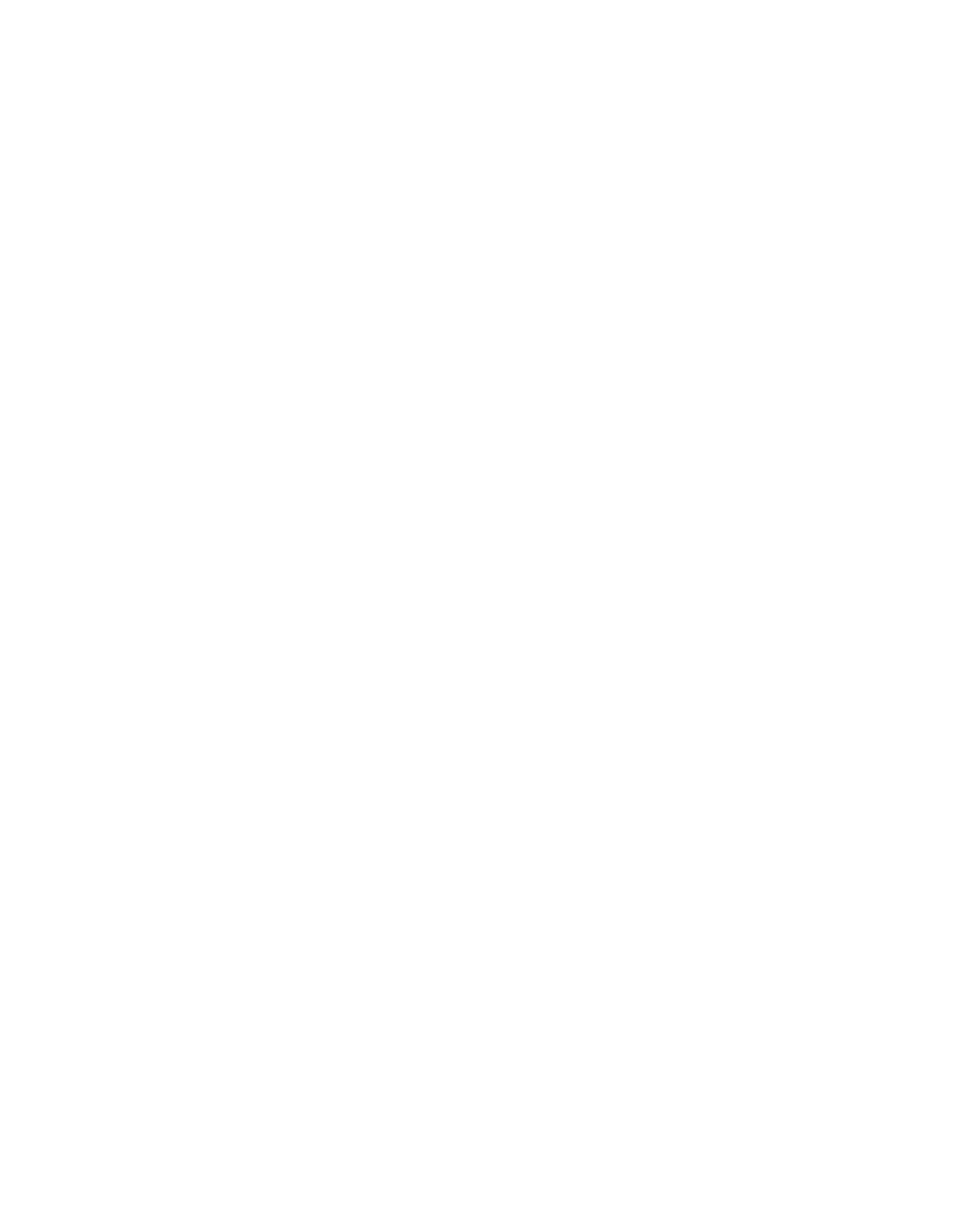## National Commission for the Protection of Human Subjects of Biomedical and Behavioral Research

Westwood Building, Room 125 5333 Westbard Avenue Bethesda, Maryland 20016

September 30, 1978

The Honorable Thomas P. O Neill, Jr. Speaker of the House of Representatives  $\overline{W}$  ashington, D.C. 20515

Dear Mr. Speaker:

On behalf of the National Commission for the Protection of Human Subjects of Biomedical and Behavioral Research, I am pleased to transmit our "Belmont Report: Ethical Principles and Guidelines for the Protection of Human Subjects of Research." The identification of basic ethical principles that should underlie the conduct of research involving human subjects, and the development of guidelines to assure that such principles are followed, were topics of studies set forth in the Commission's mandate under Public Law 93-348. This mandate also directs the Commission to submit its report to the President, the Congress, and the Secretary of Health, Education, and Welfare.

Unlike most of the previous reports of the Commission. the Belmont Report does not make specific recommendations for administrative actions by the Secretary of Health, Education, and Welfare. Instead, it is our recommendation that the Belmont Report be adopted in its entirety as a statement of departmental policy on the conduct of research involving human subjects. Publication and dissemination of this policy will provide federal employees, members of Institutional Review Boards and scientific investigators with common points of reference for the analysis of ethical issues in human experimentation. While the principles cannot always be applied so as to resolve beyond dispute particular ethical problems, they provide an analytical framework that will guide the resolution of ethical problems arising from research involving human subjects.

The Belmont Report is the outgrowth of an intensive four-day period of discussions that were held in February 1976 at the Smithsonian Institution's Belmont Conference Center and the monthly Commission's deliberations that have been conducted over the nearly four years of our existence.

We appreciate the opportunity to have worked on this fundamental task in the protection of human research subjects.

Respectfully.

Kenneth J. Ryan, M.D. Chairman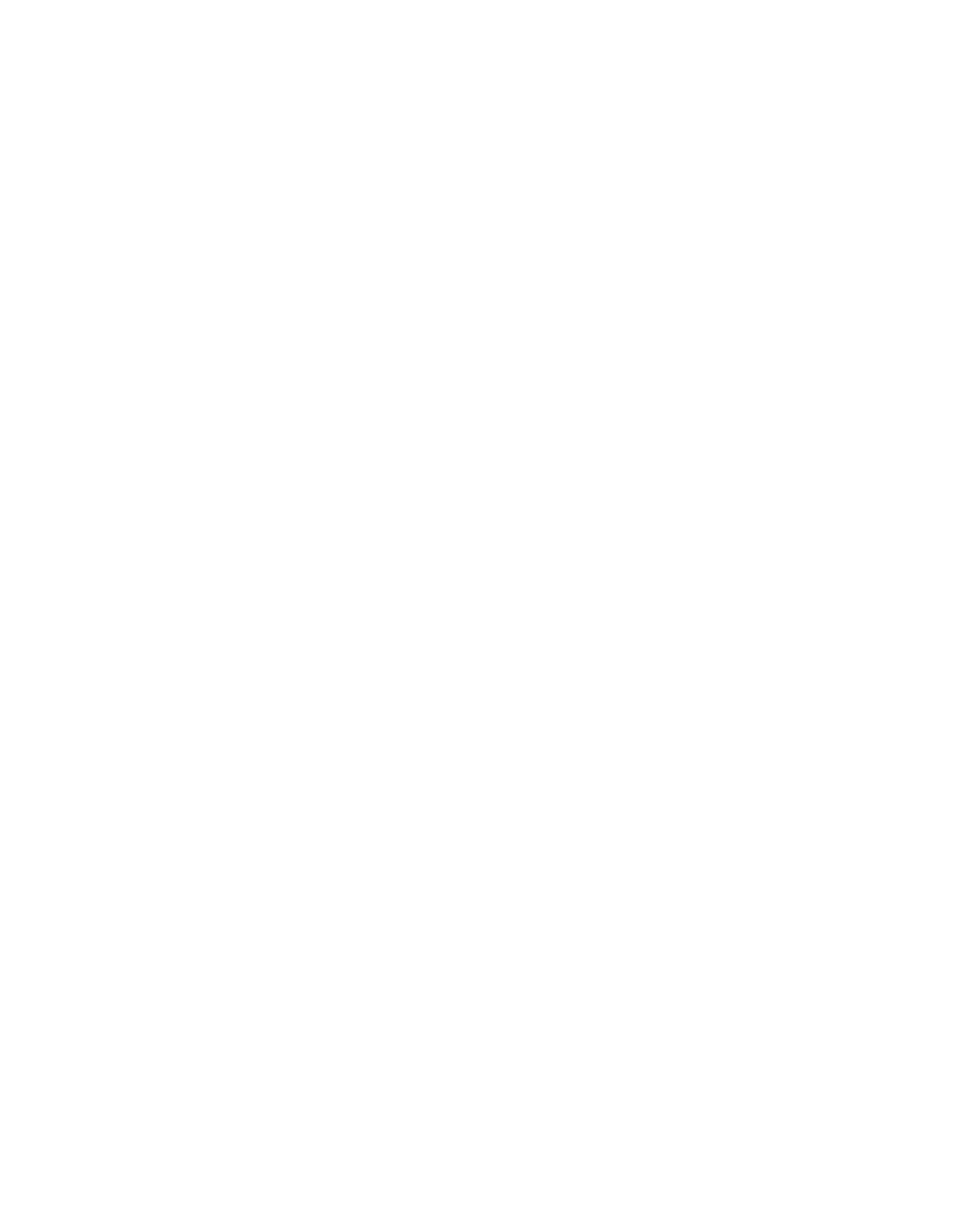## **National Commission for the Protection of Human Subjects of Biomedical and Behavioral Research**

**Westwood Building, Room 125 5333 Westbard Avenue Bethesda, Maryland 20016** 

September 30, 1978

Honorable Joseph A. Califano, Jr. Secretary of Health, Education, and Welfare Washington, D.C. 20201

Dear Mr. Secretary:

On behalf of the National Commission for the Protection of Human Subjects of Biomedical and Behavioral Research, I am pleased to transmit our "Belmont Report: Ethical Principles and Guidelines for the Protection of Human Subjects of Research." The identification of basic ethical principles that should underlie the conduct of research involving human subjects, and the development of guidelines to assure that such principles are followed, were topics of studies set forth in the Commission's mandate under Public Law 93-348. This mandate also directs the Commission to submit its report to the President, the Congress, and the Secretary of Health, Education, and Welfare.

Unlike most of the previous reports of the Commission, the Belmont Report does not make specific recommendations for administrative actions by the Secretary of Health, Education, and Welfare. Instead, it is our recommendation that the Belmont Report be adopted in its entirety as a statement of departmental policy on the conduct of research involving human subjects. Publication and dissemination of this policy will provide federal employees, members of Institutional Review Boards and scientific investigators with common points of reference for the analysis of ethical issues in human experimentation. While the principles cannot always be applied so as to resolve beyond dispute particular ethical problems, they provide an analytical framework that will guide the resolution of ethical problems arising from research involving human subjects.

The Belmont Report is the outgrowth of an intensive four-day period of discussions that were held in February 1976 at the Smithsonian Institution's Belmont Conference Center and the monthly Commission's deliberations that have been conducted over the nearly four years of our existence.

We appreciate the opportunity to have worked on this fundamental task in the protection of human research subjects.

Respectfully,

Kenneth J. Ryan, M.D. Chairman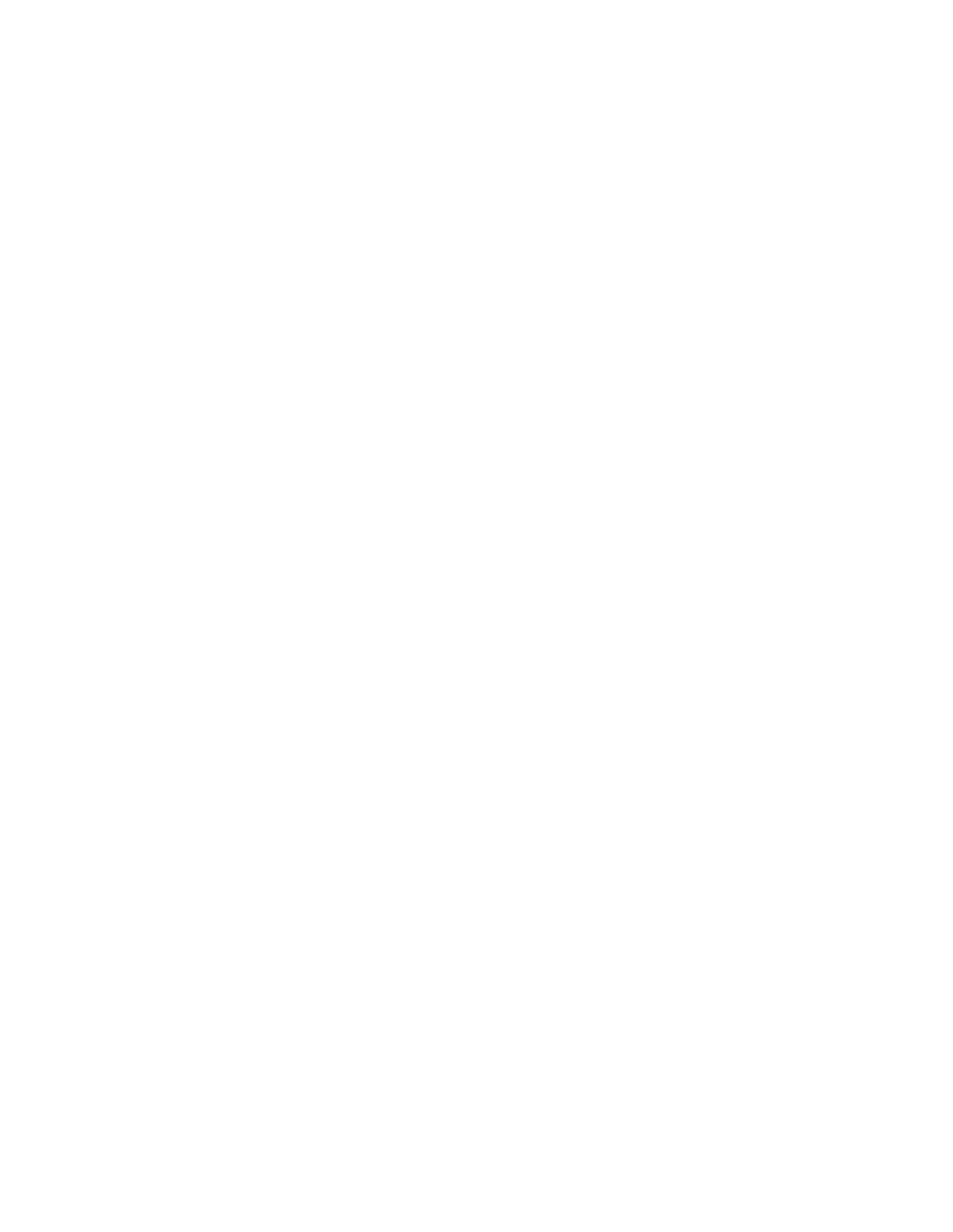#### **NATIONAL COMMISSION FOR THE PROTECTION OF HUMAN SUBJECTS OF BIOMEDICAL AND BEHAVIORAL RESEARCH**

#### **MEMBERS OF THE COMMISSION**

**Kenneth John Ryan, M.D., Chairman**  Chief of Staff Boston Hospital for Women

**Joseph V. Brady, Ph.D.**  Professor of Behavioral Biology Johns Hopkins University

**Robert E. Cooke, M.D.**  President Medical College of Pennsylvania

**Dorothy I. Height**  President National Council of Negro Women, Inc.

**Albert R. Jonsen, Ph.D.**  Associate Professor of Bioethics University of California at San Francisco

**Patricia King, J.D.**  Associate Professor of Law Georgetown University Law Center **Karen Lebacqz, Ph.D.**  Associate Professor of Christian Ethics Pacific School of Religion

**\* David W. Louisell, J.D.**  Professor of Law University of California at Berkeley

**Donald W. Seldin, M.D.**  Professor and Chairman Department of Internal Medicine University of Texas at Dallas

**Eliot Stellar, Ph.D.**  Provost of the University and Professor of Physiological Psychology University of Pennsylvania

**\* Robert H. Turtle, LL.B.**  Attorney VomBaur, Coburn, Simmons & Turtle Washington, D.C.

\* Deceased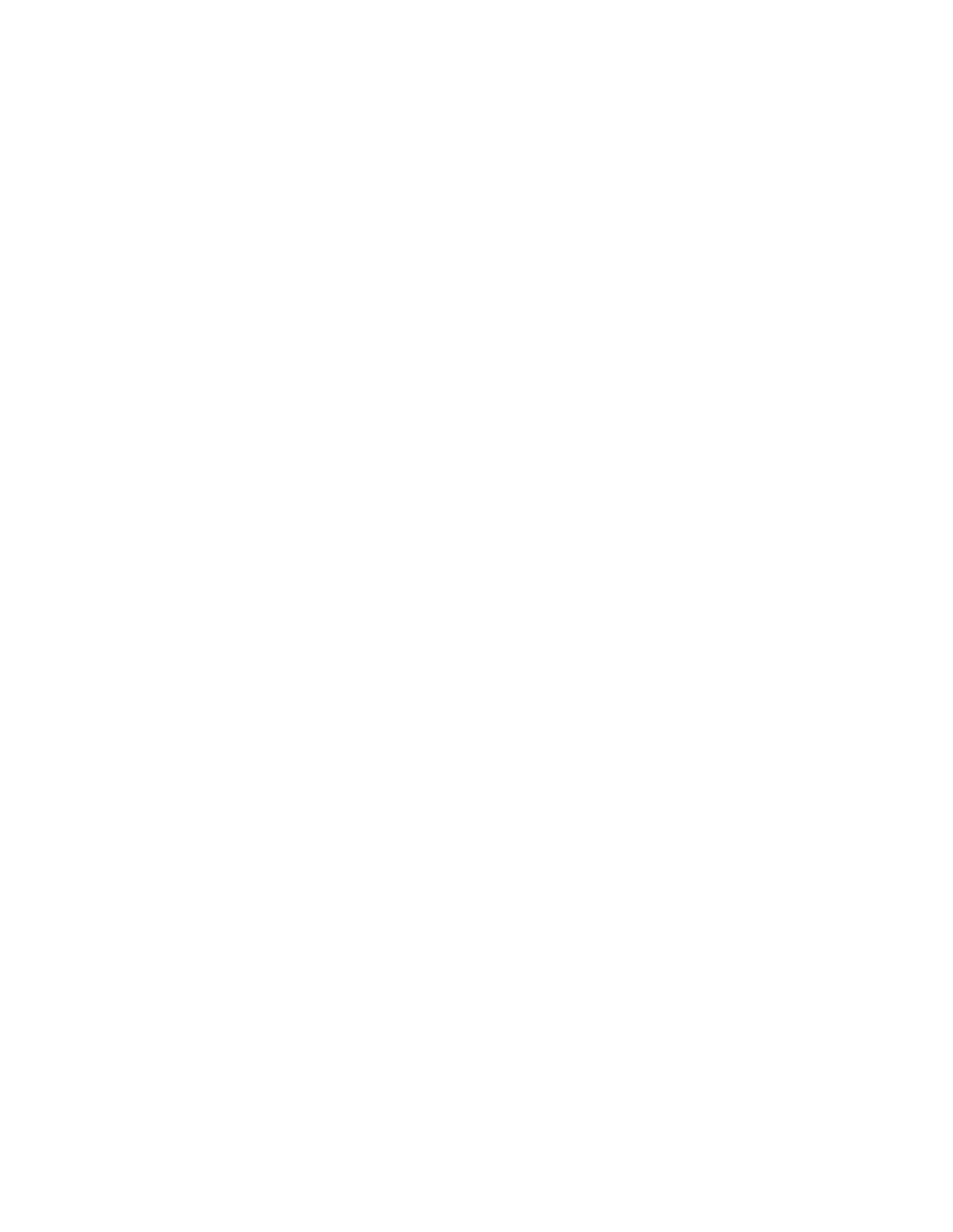#### NATIONAL COMMISSION FOR THE PROTECTION OF HUMAN SUBJECTS OF BIOMEDICAL AND BEHAVIORAL RESEARCH

#### COMMISSION STAFF

#### PROFESSIONAL STAFF Michael S. Yesley, J.D. Staff Director Barbara Mishkin, M.A. Assistant Staff Director Duane Alexander, M.D. **Pediatrics** Tom L. Beauchamp, Ph.D. Philosophy Bradford H. Gray, Ph.D. Sociology Miriam Kelty, Ph.D. Psychology Betsy Singer Public Information Officer Dorle Vawter SUPPORT STAFF Pamela L. Driscoll Marie D. Madigan Coral M. Nydegger Erma L. Pender SPECIAL CONSULTANTS Robert J. Levine, M.D. Stephen Toulmin, Ph.D.

Research Assistant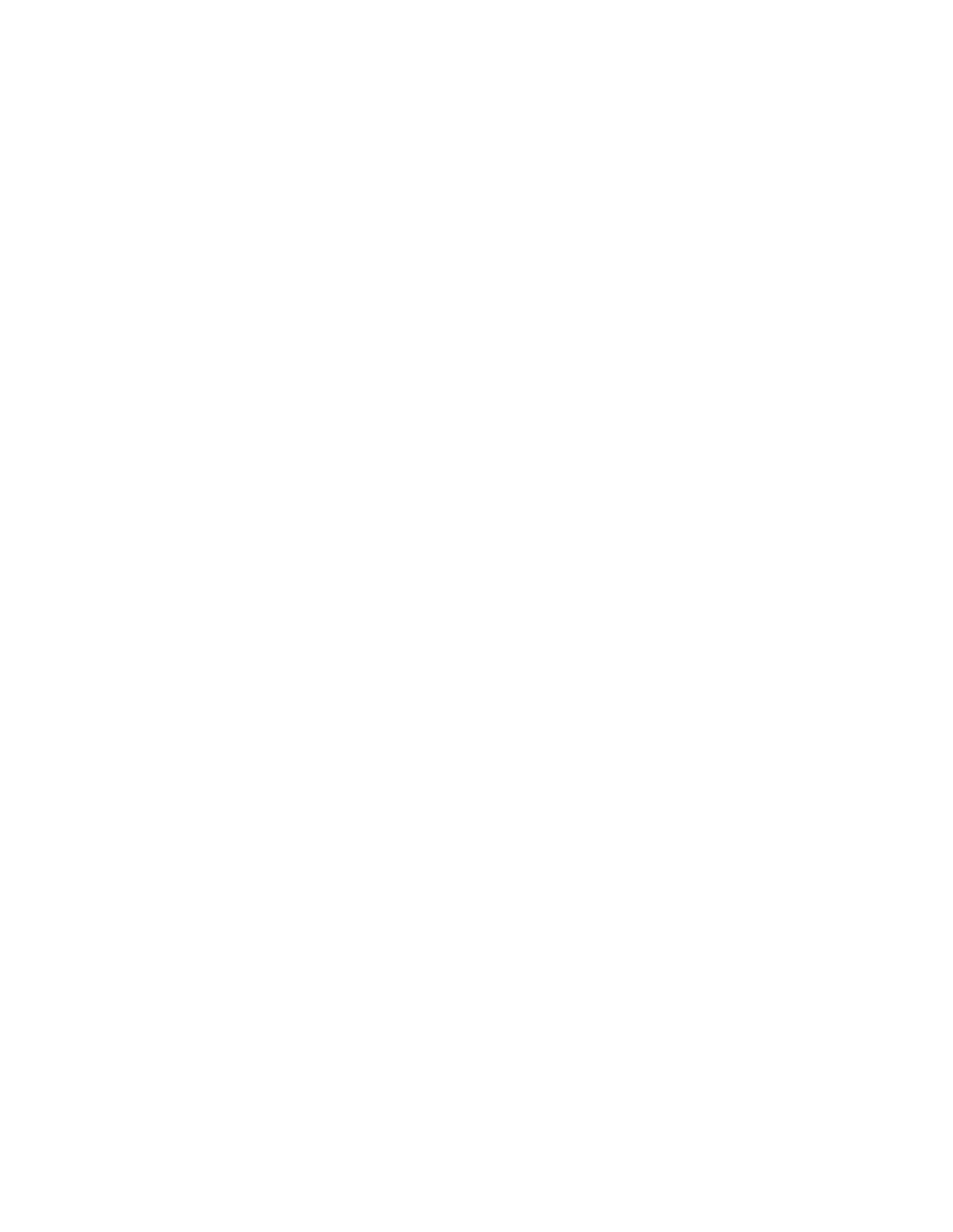## TABLE OF CONTENTS

|  |                                | A. Boundaries Between Practice and Research. 2 |
|--|--------------------------------|------------------------------------------------|
|  | B. Basic Ethical Principles. 4 |                                                |
|  |                                | 1. Respect for Persons 4                       |
|  |                                |                                                |
|  |                                |                                                |
|  |                                |                                                |
|  |                                |                                                |
|  |                                | 2. Assessment of Risks and Benefits. 14        |
|  |                                | 3. Selection of Subjects 18                    |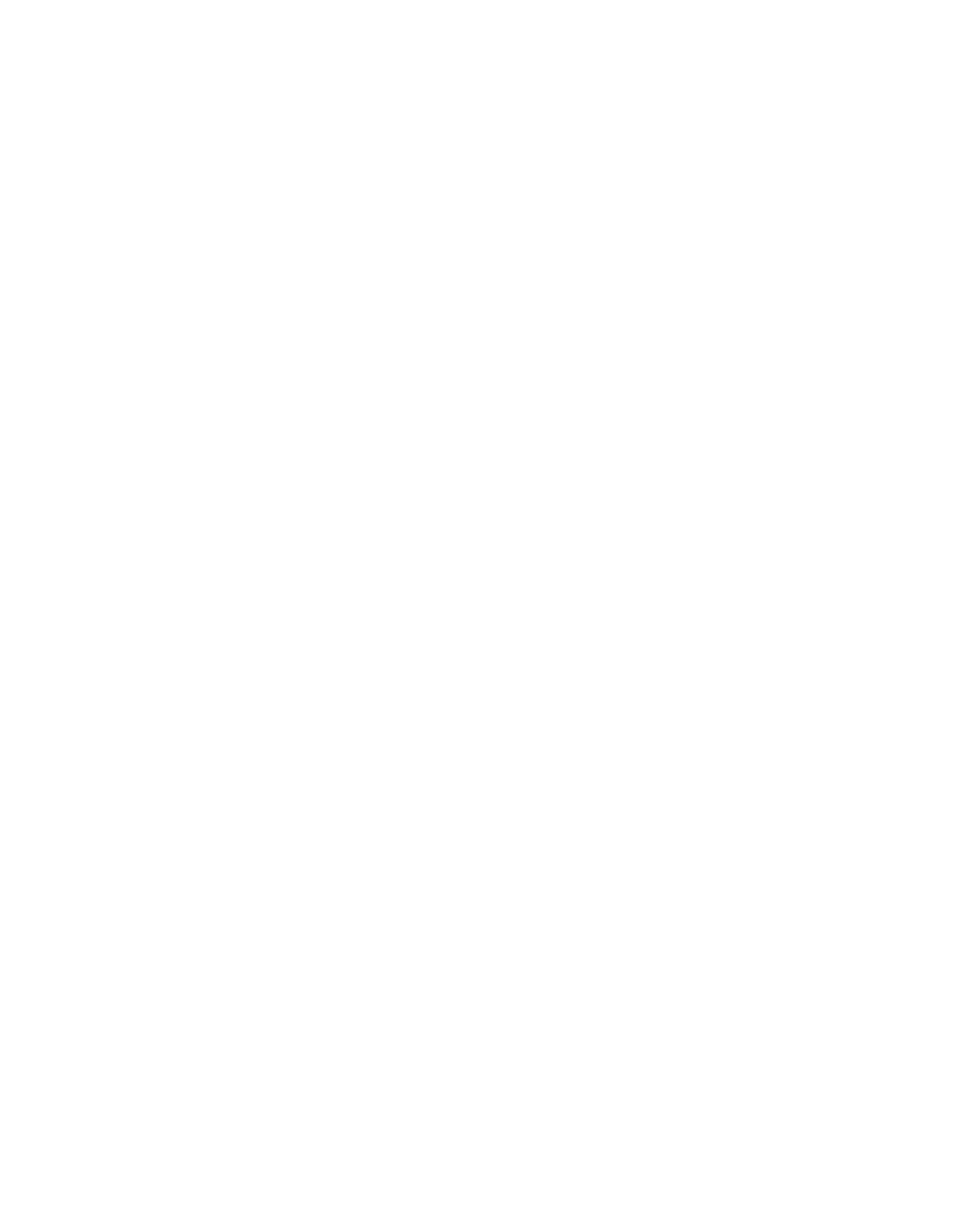## B E L M O N T R E P O R T

#### ETHICAL PRINCIPLES AND GUIDELINES FOR RESEARCH INVOLVING HUMAN SUBJECTS

Scientific research has produced substantial social benefits. It has al so posed some troubling ethical questions. Public attention was drawn to these questions by reported abuses of human subjects in biomedical experiments, especially during the Second World War. During the Nuremberg War Crimes Trials, the Nuremberg Code was drafted as a set of standards for judging physicians and scientists who had conducted biomedical experiments on concentration camp prisoners. This code became the prototype of many later codes\* intended to assure that research involving human subjects would be carried out in an ethical manner.

The codes consist of rules, some general, others specific, that guide the investigators or the reviewers of research in their work. Such rules often are inadequate to cover complex situations; at times they come into conflict, and they are frequently difficult to interpret or apply. Broader ethical principles will provide a basis on which specific rules may be formulated, criticized and interpreted.

Three principles, or general prescriptive judgments, that are relevant to research involving human subjects are identified in this statement.

<sup>\*</sup> Since 1945, various codes for the proper and responsible conduct of human experimentation in medical research have been adopted by different organizations. The best known of these codes are the Nuremberg Code of 1947, the Helsinki Declaration of 1964 (revised in 1975), and the 1971 Guidelines (codified into Federal Regulations in 1974) issued by the U.S. Department of Health, Education, and Welfare. Codes for the conduct of social and behavioral research have also been adopted, the best known being that of the American Psychological Association, published in 1973.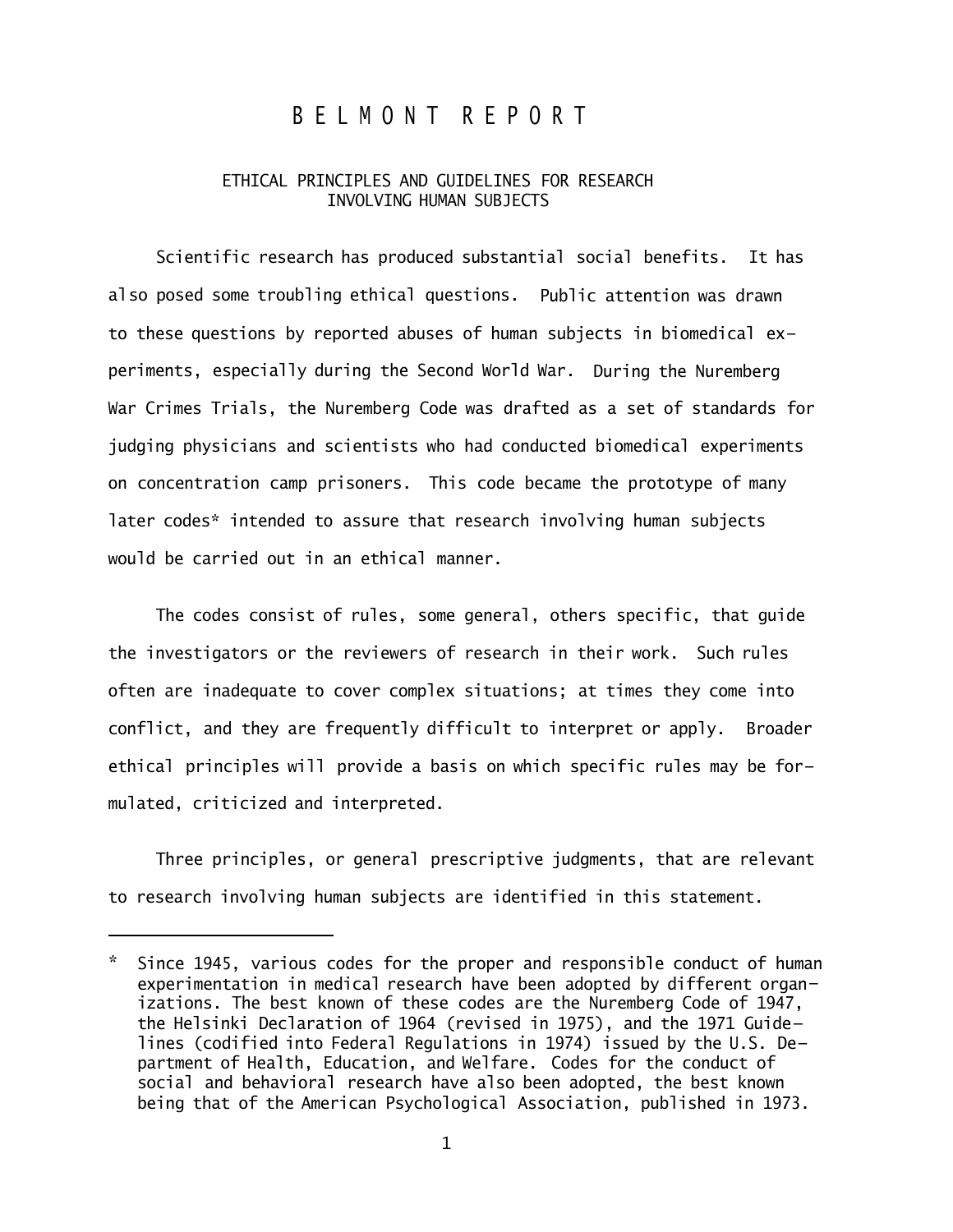<span id="page-19-0"></span>Other principles may also be relevant. These three are comprehensive, however, and are stated at a level of generalization that should assist scientists, subjects, reviewers and interested citizens to understand the ethical issues inherent in research involving human subjects. These principles cannot always be applied so as to resolve beyond dispute particular ethical problems. The objective is to provide an analytical framework that will guide the resolution of ethical problems arising from research involving human subjects.

This statement consists of a distinction between research and practice, a discussion of the three basic ethical principles, and remarks about the application of these principles.

### A. BOUNDARIES BETWEEN PRACTICE AND RESEARCH

It is important to distinguish between biomedical and behavioral research, on the one hand, and the practice of accepted therapy on the other, in order to know what activities ought to undergo review for the protection of human subjects of research. The distinction between research and practice is blurred partly because both often occur together (as in research designed to evaluate a therapy) and partly because notable departures from standard practice are often called "experimental" when the terms "experimental" and "research" are not carefully defined.

For the most part, the term "practice" refers to interventions that are designed solely to enhance the well-being of an individual patient or client and that have a reasonable expectation of success. The purpose of medical or behavioral practice is to provide diagnosis, preventive treatment or therapy to particular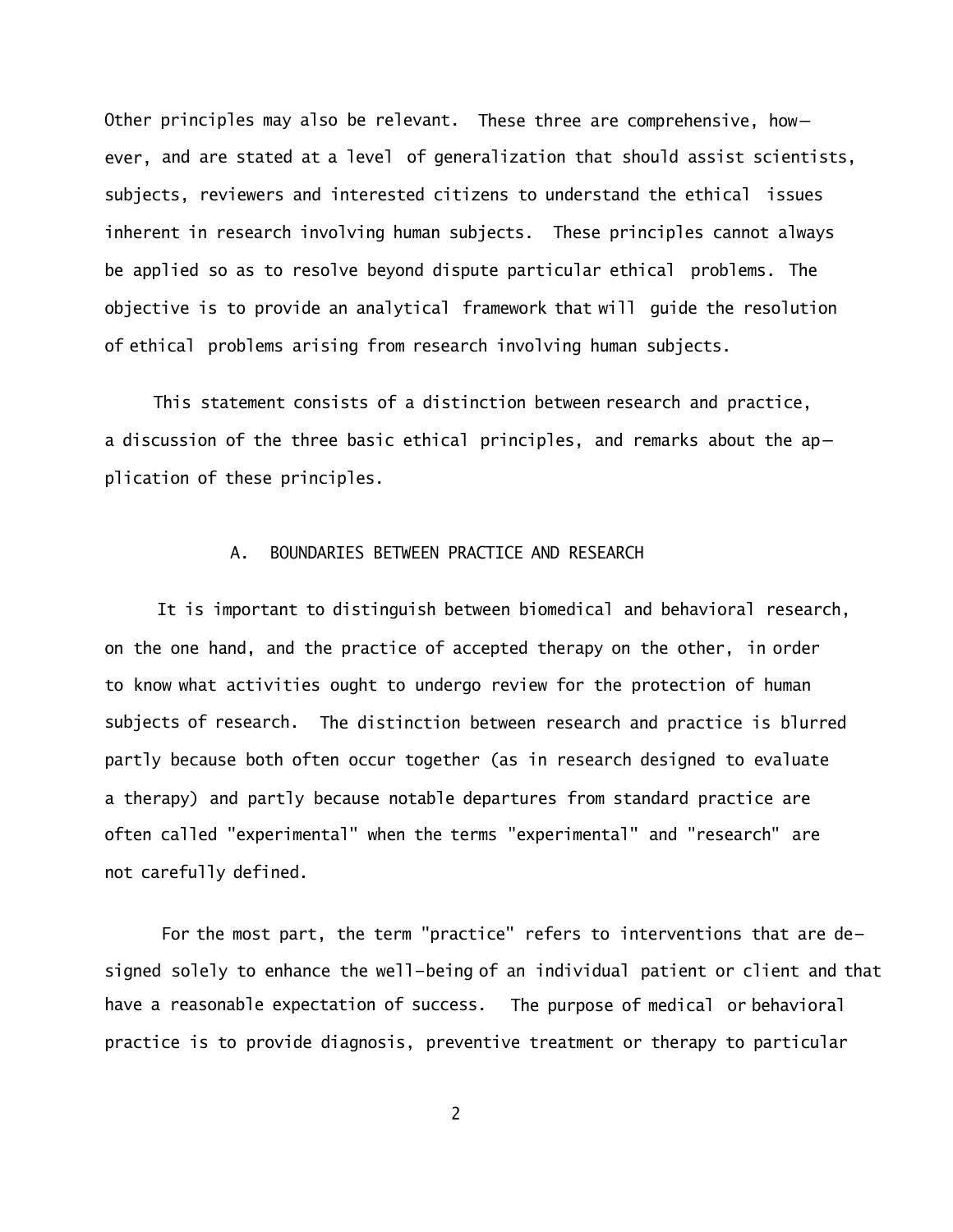individuals.\* By contrast, the term "research" designates an activity designed to test a hypothesis, permit conclusions to be drawn, and thereby to develop or contribute to generalizable knowledge (expressed, for example, in theories, principles, and statements of relationships). Research is usually described in a formal protocol that sets forth an objective and a set of procedures designed to reach that objective.

When a clinician departs in a significant way from standard or accepted practice, the innovation does not, in and of itself, constitute research. The fact that a procedure is "experimental," in the sense of new, untested or different, does not automatically place it in the category of research. Radically new procedures of this description should, however, be made the object of formal research at an early stage in order to determine whether they are safe and effective. Thus, it is the responsibility of medical practice committees, for example, to insist that a major innovation be

<sup>\*</sup> Although practice usually involves interventions designed solely to enhance the well-being of a particular individual, interventions are sometimes applied to one individual for the enhancement of the well-being of another (e.g., blood donation, skin grafts, organ transplants) or an intervention may have the dual purpose of enhancing the well-being of a particular individual, and, at the same time, providing some benefit to others ( *e.g.,* vaccination, which protects both the person who is vaccinated and society generally). The fact that some forms of practice have elements other than immediate benefit to the individual receiving an intervention, however, should not confuse the general distinction between research and practice. Even when a procedure applied in practice may benefit some other person, it remains an intervention designed to enhance the wellbeing of a particular individual or groups of individuals; thus, it is practice and need not be reviewed as research.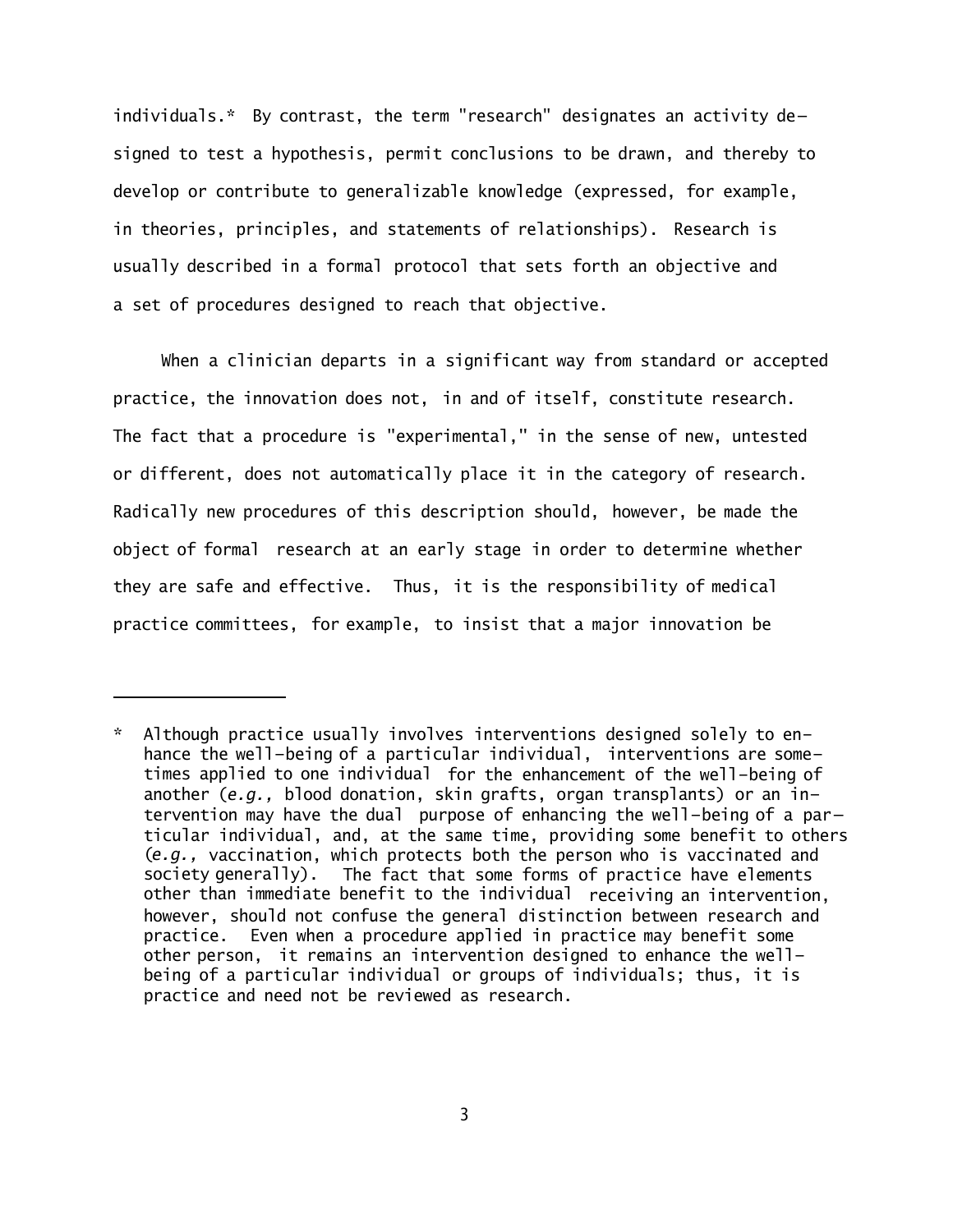<span id="page-21-0"></span>incorporated into a formal research project.\*

Research and practice may be carried on together when research is designed to evaluate the safety and efficacy of a therapy. This need not cause any confusion regarding whether or not the activity requires review; the general rule is that if there is any element of research in an activity, that activity should undergo review for the protection of human subjects.

#### B. BASIC ETHICAL PRINCIPLES

The expression "basic ethical principles" refers to those general judgments that serve as a basic justification for the many particular ethical prescriptions and evaluations of human actions. Three basic principles, among those generally accepted in our cultural tradition, are particularly relevant to the ethics of research involving human subjects: the principles of respect for persons, beneficence and justice.

#### 1. Respect for Persons

Respect for persons incorporates at least two basic ethical convictions: first, that individuals should be treated as autonomous agents, and second, that persons with diminished autonomy are entitled to protection. The

<sup>\*</sup> Because the problems related to social experimentation may differ substantially from those of biomedical and behavioral research, the Commission specifically declines to make any policy determination regarding such research at this time. Rather, the Commission believes that the problem ought to be addressed by one of its successor bodies.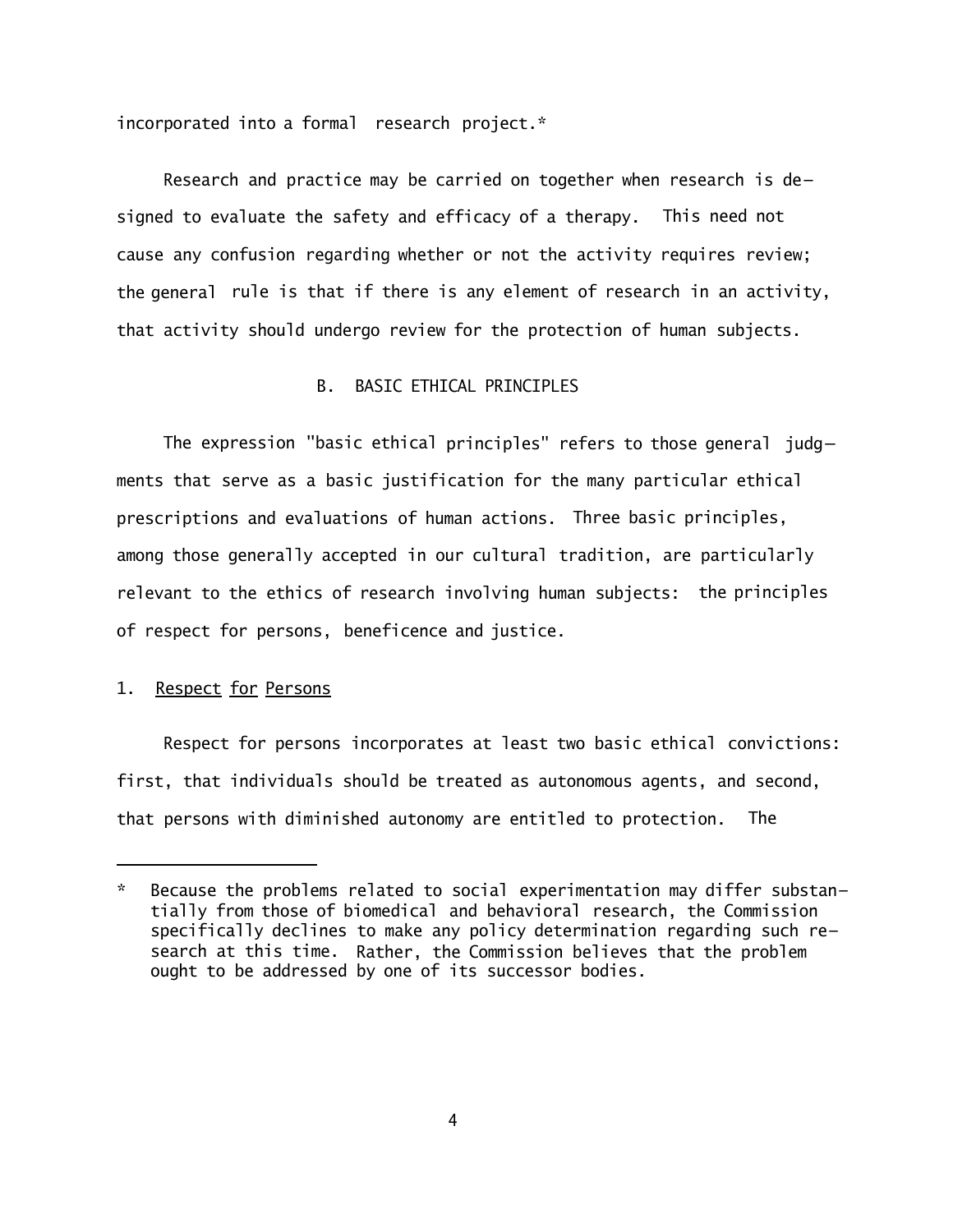principle of respect for persons thus divides into two separate moral requirements: the requirement to acknowledge autonomy and the requirement to protect those with diminished autonomy.

An autonomous person is an individual capable of deliberation about personal goals and of acting under the direction of such deliberation. To respect autonomy is to give weight to autonomous persons' considered opinions and choices while refraining from obstructing their actions unless they are clearly detrimental to others. To show a lack of respect for an autonomous agent is to repudiate that person's considered judgments , to deny an individual the freedom to act on those considered judgments, or to withhold information necessary to make a considered judgment, when there are no compelling reasons to do so.

However, not every human being is capable of self-determination. The capacity for self-determination matures during an individual's life, and some individuals lose this capacity wholly or in part because of illness, mental disability, or circumstances that severely restrict liberty. Respect for the immature and the incapacitated may require protecting them as they mature or while they are incapacitated.

Some persons are in need of extensive protection, even to the point of excluding them from activities which may harm them; other persons require little protection beyond making sure they undertake activities freely and with awareness of possible adverse consequences. The extent of protection afforded should depend upon the risk of harm and the likelihood of benefit. The judgment that any individual lacks autonomy should be periodically reevaluated and will vary in different situations.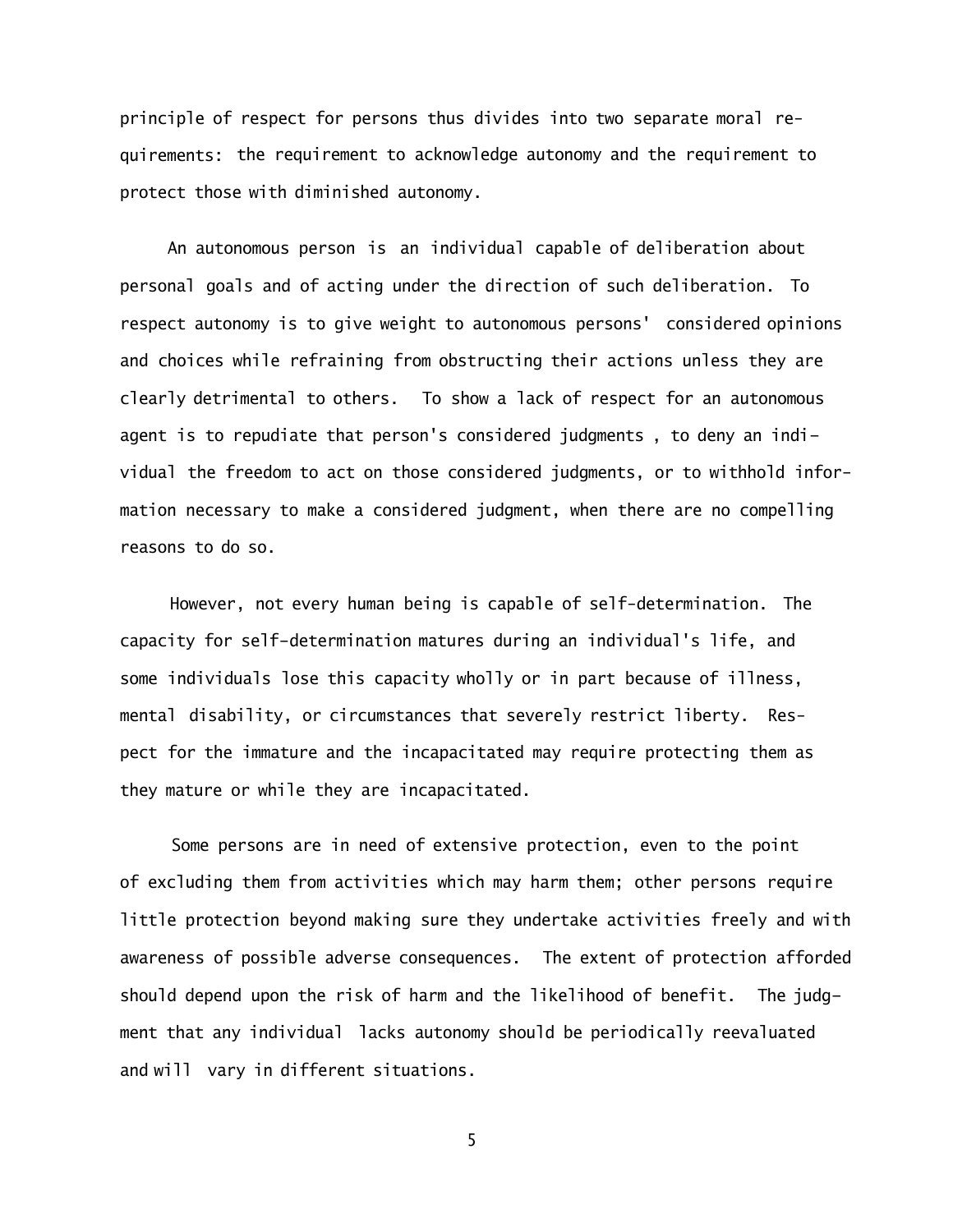<span id="page-23-0"></span>In most cases of research involving human subjects, respect for persons demands that subjects enter into the research voluntarily and with adequate information. In some situations, however, application of the principle is not obvious. The involvement of prisoners as subjects of research provides an instructive example. On the one hand, it would seem that the principle of respect for persons requires that prisoners not be deprived of the opportunity to volunteer for research. On the other hand, under prison conditions they may be subtly coerced or unduly influenced to engage in research activities for which they would not otherwise volunteer. Respect for persons would then dictate that prisoners be protected. Whether to allow prisoners to "volunteer" or to "protect" them presents a dilemma. Respecting persons, in most hard cases, is often a matter of balancing competing claims urged by the principle of respect itself.

#### 2. Beneficence

Persons are treated in an ethical manner not only by respecting their decisions and protecting them from harm, but also by making efforts to secure their well-being. Such treatment falls under the principle of beneficence. The term "beneficence" is often understood to cover acts of kindness or charity that go beyond strict obligation. In this document, beneficence is understood in a stronger sense, as an obligation. Two general rules have been formulated as complementary expressions of beneficent actions in this sense: (1) do not harm and (2) maximize possible benefits and minimize possible harms.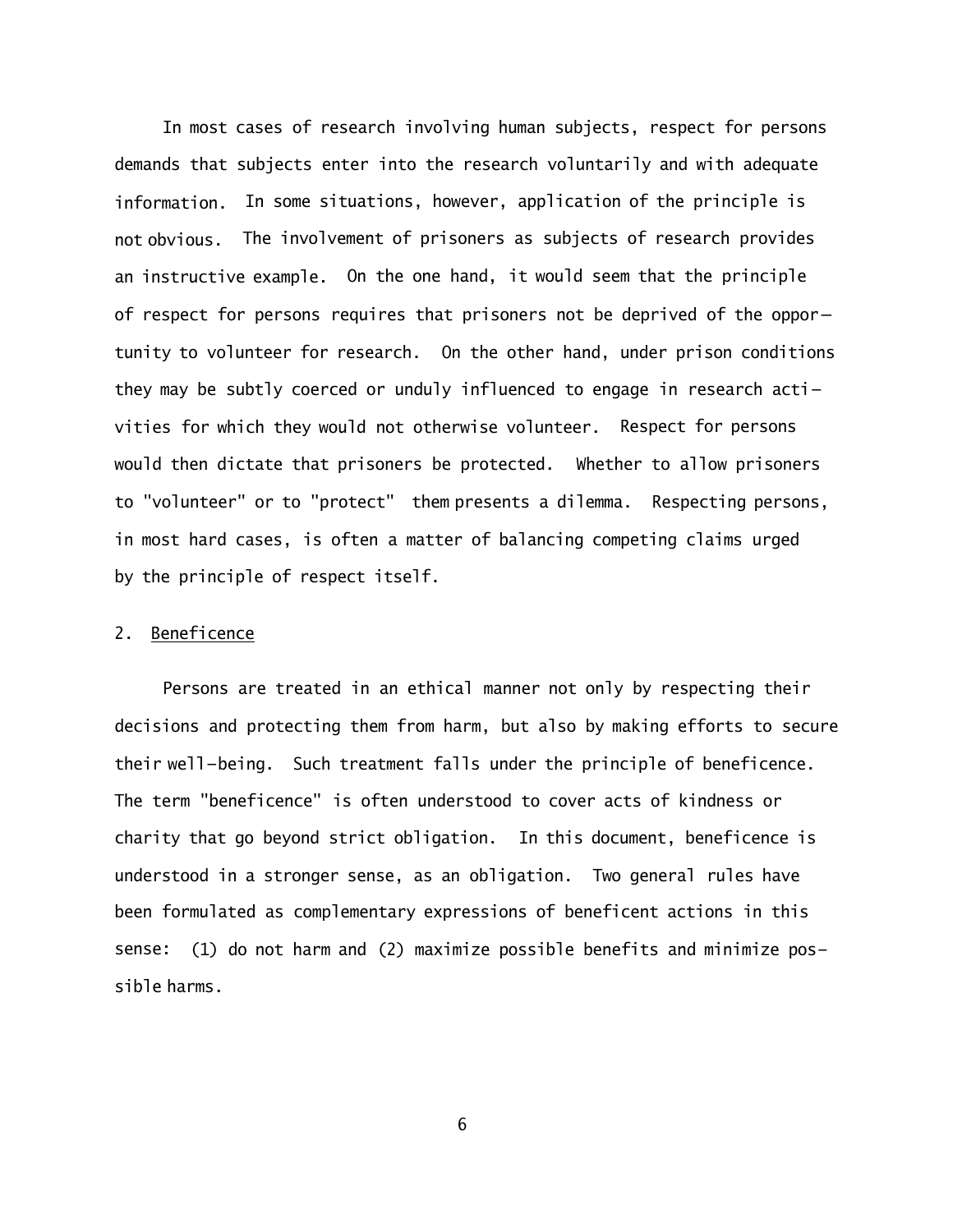The Hippocratic maxim "do no harm" has long been a fundamental principle of medical ethics. Claude Bernard extended it to the realm of research, saying that one should not injure one person regardless of the benefits that might come to others. However, even avoiding harm requires learning what is harmful; and, in the process of obtaining this information, persons may be exposed to risk of harm. Further, the Hippocratic Oath requires physicians to benefit their patients "according to their best judgment." Learning what will in fact benefit may require exposing persons to risk. The problem posed by these imperatives is to decide when it is justifiable to seek certain benefits despite the risks involved, and when the benefits should be foregone because of the risks.

The obligations of beneficence affect both individual investigators and society at large, because they extend both to particular research projects and to the entire enterprise of research. In the case of particular projects, investigators and members of their institutions are obliged to give forethought to the maximization of benefits and the reduction of risk that might occur from the research investigation. In the case of scientific research in general, members of the larger society are obliged to recognize the longer term benefits and risks that may result from the improvement of knowledge and from the development of novel medical, psychotherapeutic, and social procedures.

The principle of beneficence often occupies a well-defined justifying role in many areas of research involving human subjects. An example is found in research involving children. Effective ways of treating childhood diseases and fostering healthy development are benefits that serve to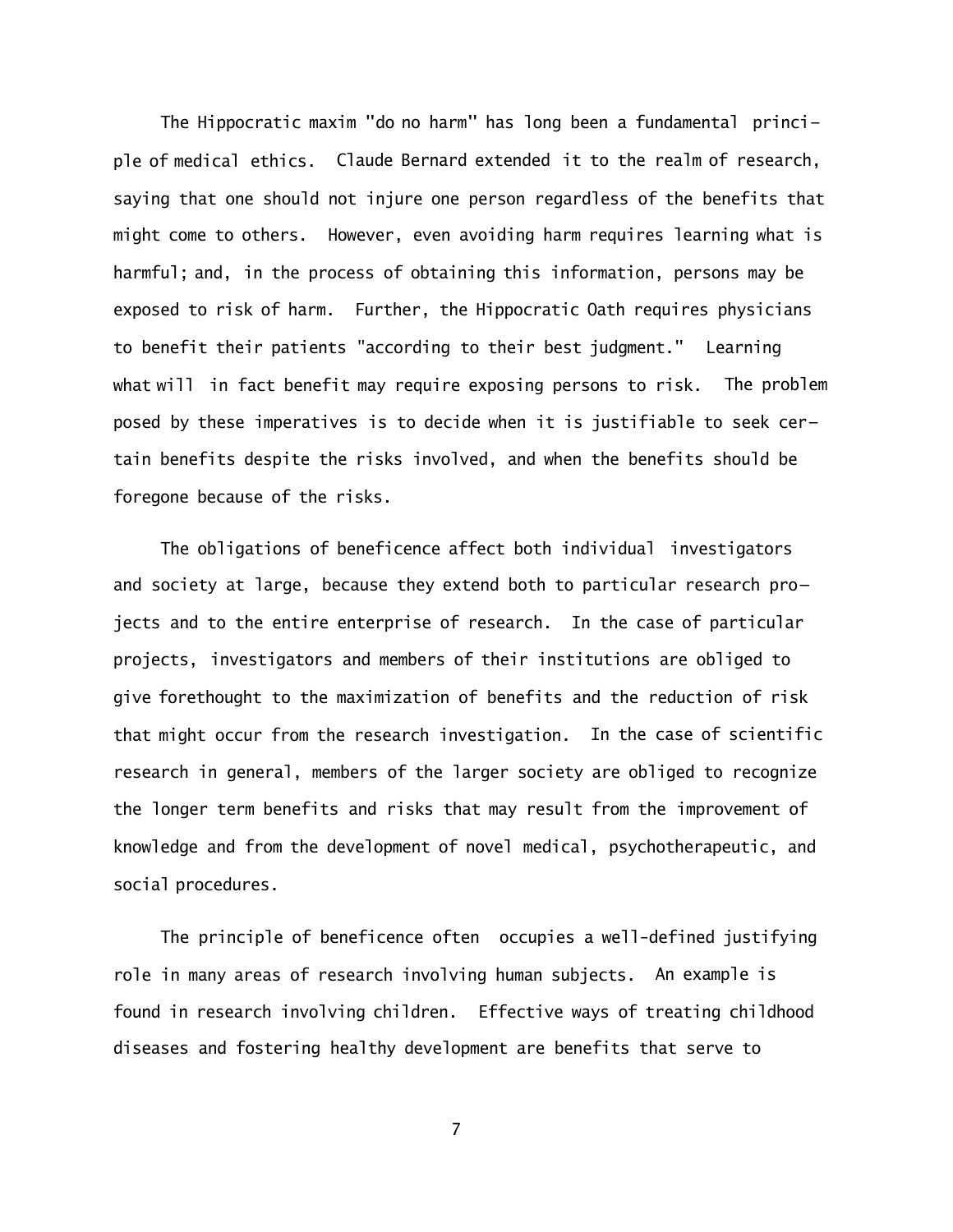<span id="page-25-0"></span>justify research involving children -- even when individual research subjects are not the direct beneficiaries. Research also makes it possible to avoid the harm that may result from the application of previously accepted routine practices that on closer investigation turn out to be dangerous. But the role of the principle of beneficence is not always so unambiguous. A difficult ethical problem remains, for example, about research that presents more than minimal risk withhout immediate prospect of direct benefit to the children involved. Some have argued that such research is inadmissible, while others have pointed out that this limit would rule out much research promising great benefit to children in the future. Here again, as with all hard cases, the different claims covered by the principle of beneficence may come into conflict and force difficult choices.

#### 3. Justice

Who ought to receive the benefits of research and bear its burdens? This is a question of justice, in the sense of "fairness in distribution" or "what is deserved." An injustice occurs when some benefit to which a person is entitled is denied without good reason or when some burden is imposed unduly. Another way of conceiving the principle of justice is that equals ought to be treated equally. However, this statement requires explication. Who is equal and who unequal? What considerations justify departure from equal distribution? Almost all commentators allow that distinctions based on experience, age, deprivation, competence, merit and position do sometimes constitute criteria justifying differential treatment for certain purposes. It is necessary, then, to explain in what respects people should be treated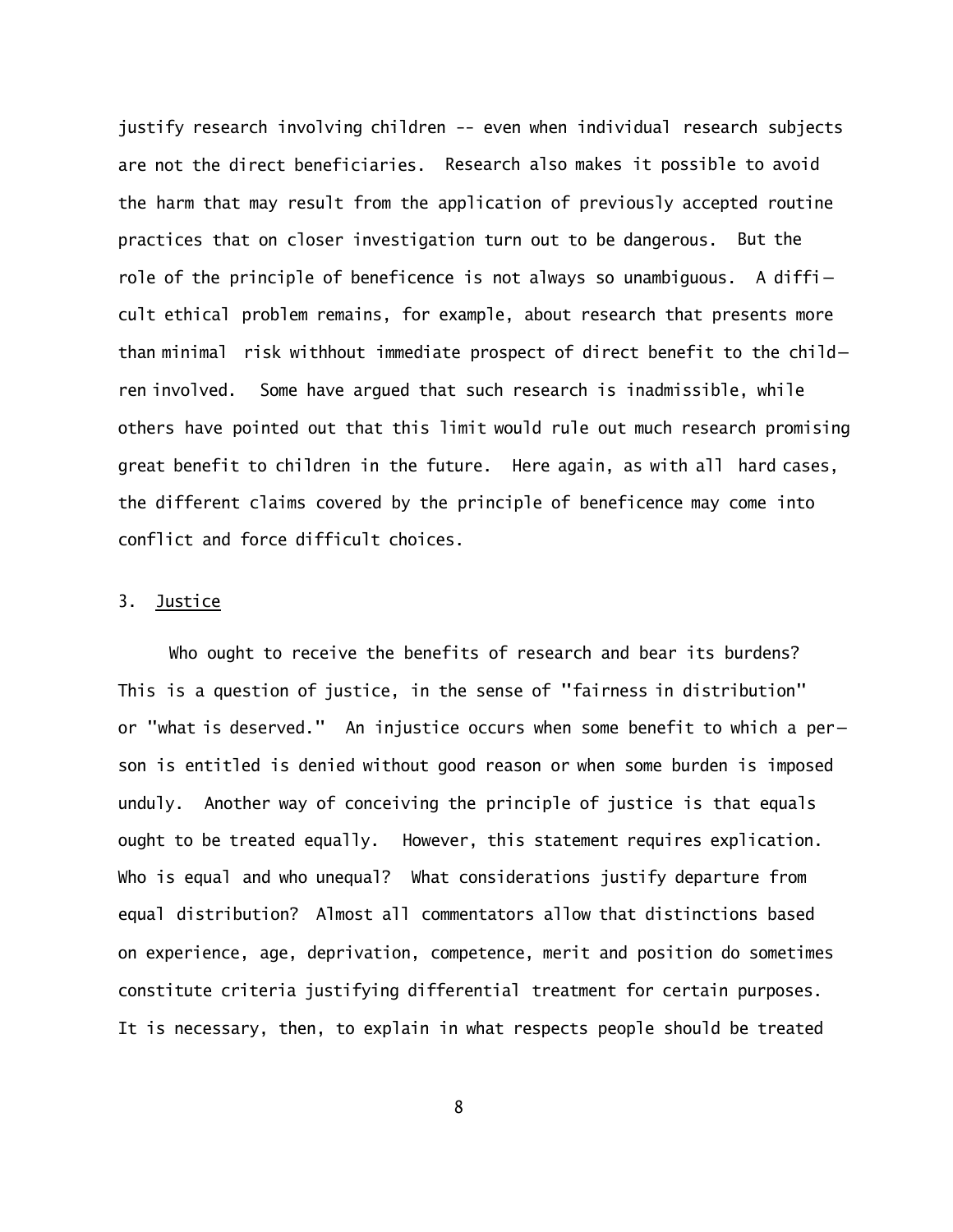equally. There are several widely accepted formulations of just ways to distribute burdens and benefits. Each formulation mentions some relevant property on the basis of which burdens and benefits should be distributed. These formulations are (1) to each person an equal share, (2) to each person according to individual need, (3) to each person according to individual effort, (4) to each person according to societal contribution, and (5) to each person according to merit.

Questions of justice have long been associated with social practices such as punishment, taxation and political representation. Until recently these questions have not generally been associated with scientific research. However, they are foreshadowed even in the earliest reflections on the ethics of research involving human subjects. For example, during the 19th and early 20th centuries the burdens of serving as research subjects fell largely upon poor ward patients, while the benefits of improved medical care flowed primarily to private patients. Subsequently, the exploitation of unwilling prisoners as research subjects in Nazi concentration camps was condemmed as a particularly flagrant injustice. In this country, in the 1940s, the Tuskegee syphilis study used disadvantaged, rural black men to study the untreated course of a disease that is by no means confined to that population. These subjects were deprived of demonstrably effective treatment in order not to interrupt the project, long after such treatment became generally available.

Against this historical background, it can be seen how conceptions of justice are relevant to research involving human subjects. For example, the selection of research subjects needs to be scrutinized in order to determine whether some classes ( *e.g.,* welfare patients, particular racial and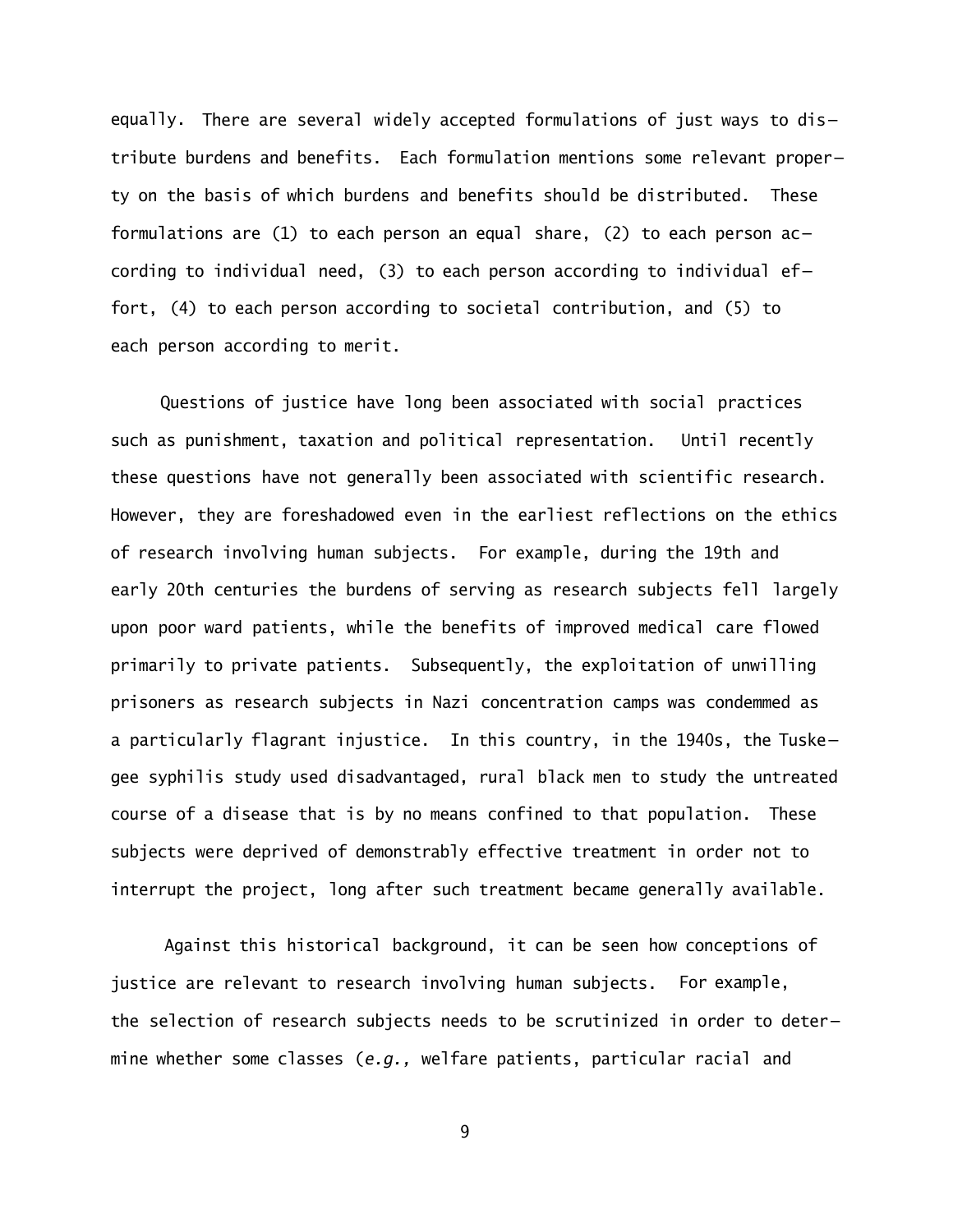<span id="page-27-0"></span>ethnic minorities, or persons confined to institutions) are being systematically selected simply because of their easy availability, their compromised position, or their manipulability, rather than for reasons directly related to the problem being studied. Finally, whenever research supported by public funds leads to the development of therapeutic devices and procedures, justice demands both that these not provide advantages only to those who can afford them and that such research should not unduly involve persons from groups unlikely to be among the beneficiaries of subsequent applications of the research.

#### C. APPLICATIONS

Application of the general principles to the conduct of research leads to consideration of the following requirements: informed consent, risk/benefit assessment, and the selection of subjects of research.

#### 1. Informed Consent

Respect for persons requires that subjects, to the degree that they are capable, be given the opportunity to choose what shall or shall not happen to them. This opportunity is provided when adequate standards for informed consent are satisfied.

While the importance of informed consent is unquestioned, controversy prevails over the nature and possibility of an informed consent . Nonetheless, there is widespread agreement that the consent process can be analyzed as containing three elements : information, comprehension and voluntariness.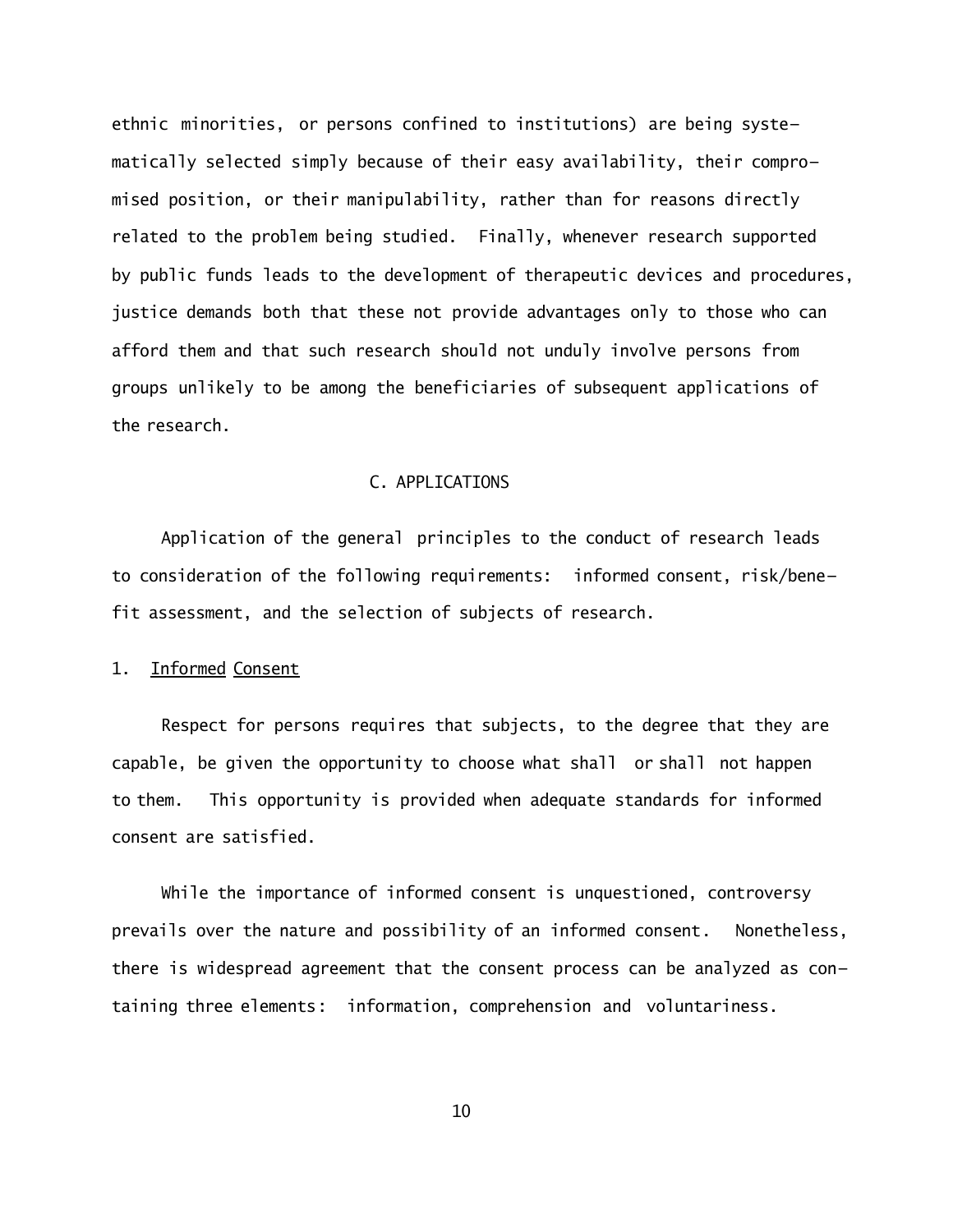Information. Most codes of research establish specific items for disclosure intended to assure that subjects are given sufficient information. These items generally include: the research procedure, their purposes, risks and anticipated benefits, alternative procedures (where therapy is involved), and a statement offering the subject the opportunity to ask questions and to withdraw at any time from the research. Additional items have been proposed, including how subjects are selected, the person responsible for the research, etc.

However, a simple listing of items does not answer the question of what the standard should be for judging how much and what sort of information should be provided. One standard frequently invoked in medical practice, namely the information commonly provided by practitioners in the field or in the locale, is inadequate since research takes place precisely when a common understanding does not exist. Another standard, currently popular in mal practice law, requires the practitioner to reveal the information that reasonable persons would wish to know in order to make a decision regarding their care. This, too, seems insufficient since the research subject, being in essence a volunteer, may wish to know considerably more about risks gratuitously undertaken than do patients who deliver themselves into the hands of a clinician for needed care. It may be that a standard of "the reasonable volunteer" should be proposed: the extent and nature of information should be such that persons, knowing that the procedure is neither necessary for their care nor perhaps fully understood, can decide whether they wish to participate in the furthering of knowledge. Even when some direct benefit to them is anticipated, the subjects should understand clearly the range of risk and the voluntary nature of participation.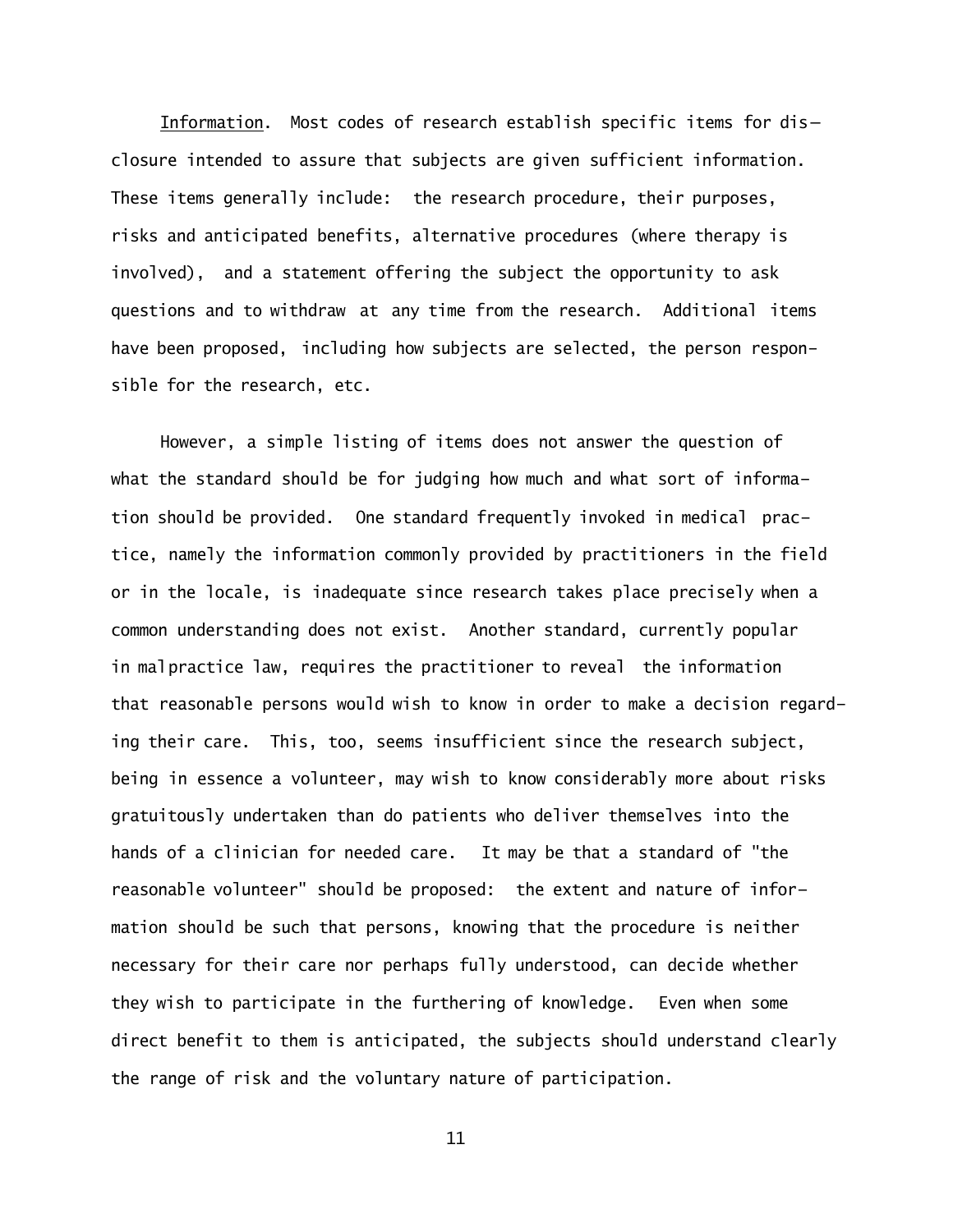A special problem of consent arises where informing subjects of some pertinent aspect of the research is likely to impair the validity of the research. In many cases, it is sufficient to indicate to subjects that they are being invited to participate in research of which some features will not be revealed until the research is concluded. In all cases of research involving incomplete disclosure, such research is justified only if it is clear that (1) incomplete disclosure is truly necessary to accomplish the goals of the research, (2) there are no undisclosed risks to subjects that are more than minimal, and (3) there is an adequate plan for debriefing subjects, when appropriate, and for dissemination of research results to them. Information about risks should never be withheld for the purpose of eliciting the cooperation of subjects, and truthful answers should always be given to direct questions about the research. Care should be taken to distinguish cases in which disclosure would destroy or invalidate the research from cases in which disclosure would simply inconvenience the investigator.

Comprehension . The manner and context in which information is conveyed is as important as the information itself. For example, presenting information in a disorganized and rapid fashion, allowing too little time for consideration or curtailing opportunities for questioning, all may adversely affect a subject's ability to make an informed choice.

Because the subject's ability to understand is a function of intelligence, rationality, maturity and language, it is necessary to adapt the presentation of the information to the subject's capacities. Investigators are responsible for ascertaining that the subject has comprehended the information.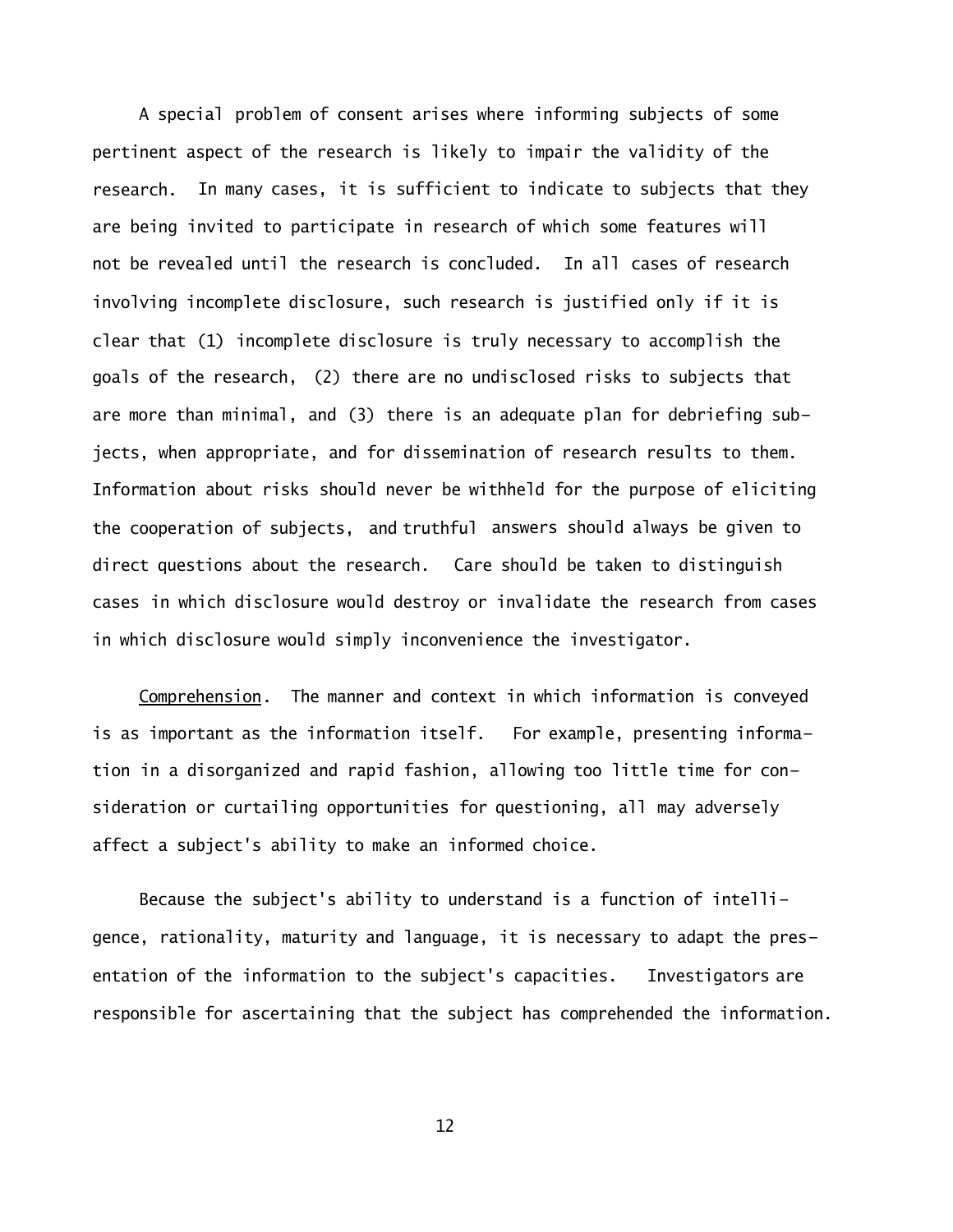While there is always an obligation to ascertain that the information about risk to subjects is complete and adequately comprehended, when the risks are more serious, that obligation increases. On occasion, it may be suitable to give some oral or written test of comprehension.

Special provision may need to be made when comprehension is severely limited - for example, by conditions of immaturity or mental disability. Each class of subjects that one might consider as incompetent ( *e.g.,* infants and young children, mentally disabled patients, the terminally ill and the comatose) should be considered on its own terms. Even for these persons, however, respect requires giving them the opportunity to choose to the extent they are able, whether or not to participate in research. The objections of these subjects to involvement should be honored, unless the research entails providing them a therapy unavailable elsewhere. Respect for persons also requires seeking the permission of other parties in order to protect the subjects from harm. Such persons are thus respected both by acknowledging their own wishes and by the use of third parties to protect them from harm.

The third parties chosen should be those who are most likely to  $un$ derstand the incompetent subject's situation and to act in that person's best interest. The person authorized to act on behalf of the subject should be given an opportunity to observe the research as it proceeds in order to able to withdraw the subject from the research, if such action appears in the subject's best interest.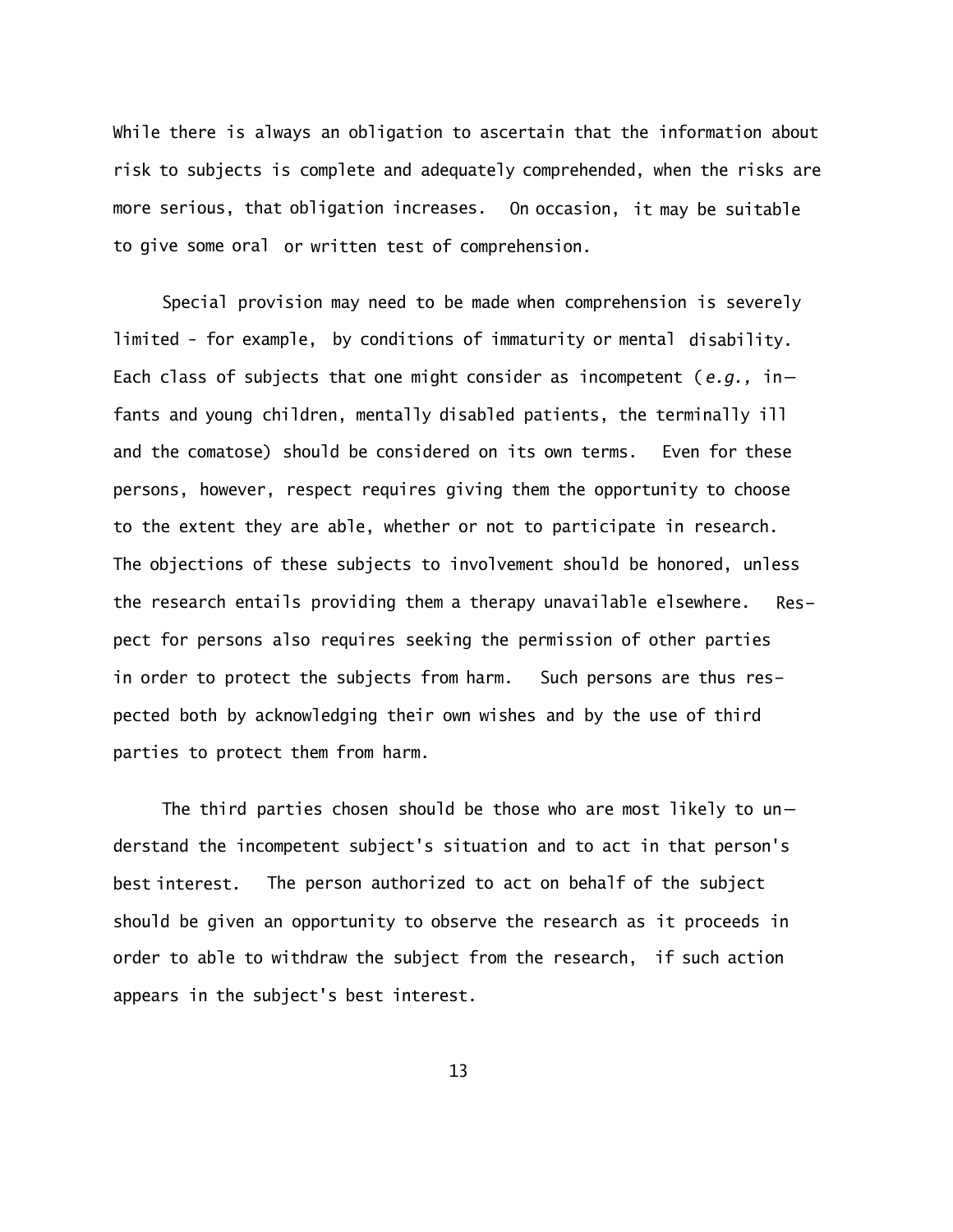<span id="page-31-0"></span>Voluntariness . An agreement to participate in research constitutes a valid consent only if voluntarily given. This element of informed consent requires conditions free of coercion and undue influence. Coercion occurs when an overt threat of harm is intentionally presented by one person to another in order to obtain compliance. Undue influence, by contrast, occures through an offer of an excessive, unwarranted, inappropriate or improper reward or other overture in order to obtain compliance. Also, inducements that would ordinarily be acceptable may become undue influences if the subject is especially vulnerable.

Unjustifiable pressures usually occur when persons in positions of authority or commanding influence -- especially where possible sanctions are involved -- urge a course of action for a subject. A continuum of such influencing factors exists, however, and it is impossible to state precisely where justifiable persuasion ends and undue influence begins. But undue influence would include actions such as manipulating a person's choice through the controlling influence of a close relative and threatening to withdraw health services to which an individual would otherwise be entitled.

#### 2. Assessment of Risks and Benefits

The assessment of risks and benefits requires a careful arrayal of relevent data, including, in some cases,alternative ways of obtaining the benefits sought in the research. Thus, the assessment presents both an opportunity and a responsibility to gather systematic and comprehensive information about proposed research. For the investigator, it is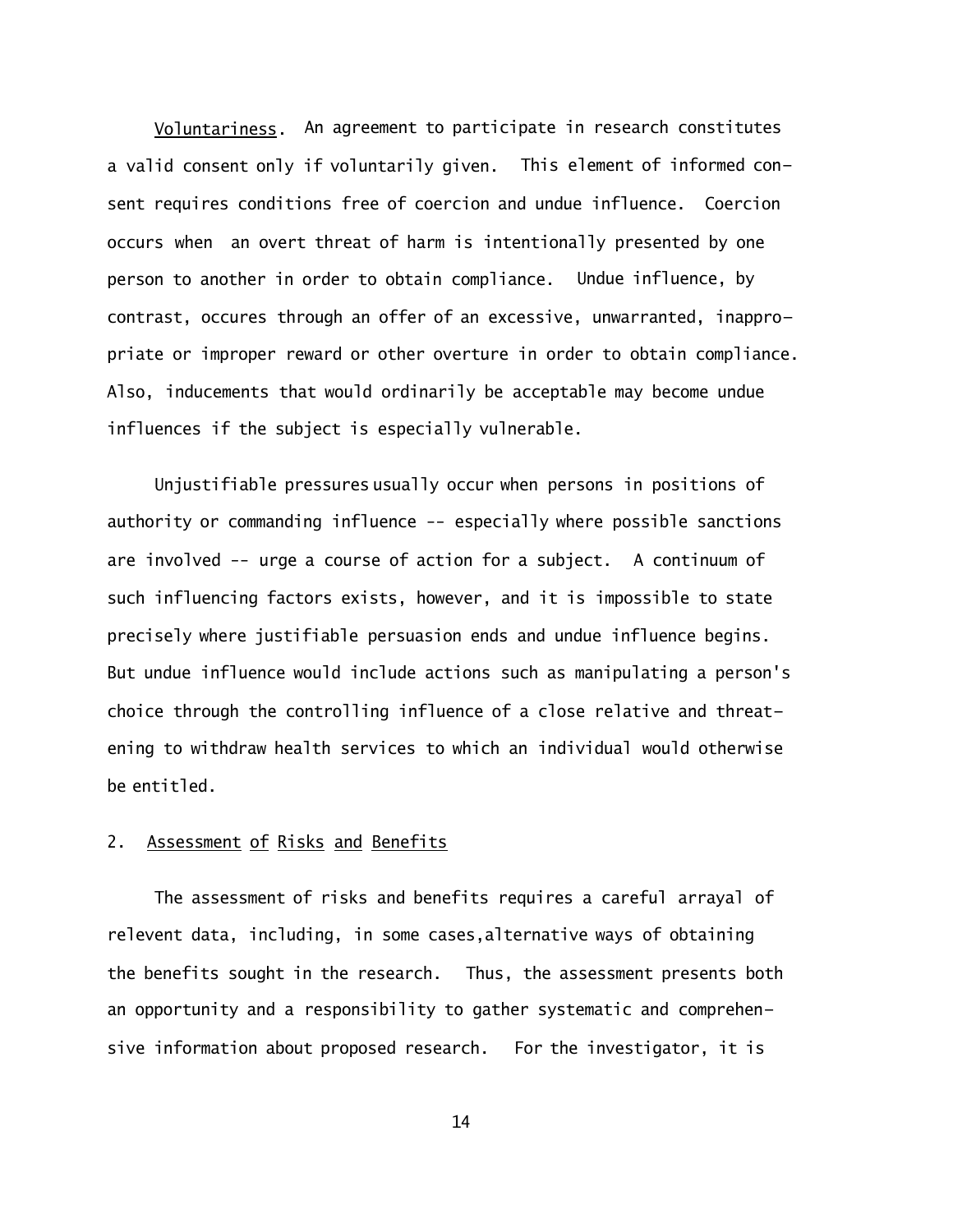a means to examine whether the proposed research is properly designed. For a review committee, it is a method for determining whether the risks that will be presented to subjects are justified. For prospective subjects, the assessment will assist the determination whether or not to participate.

The Nature and Scope of Risks and Benefits . The requirement that research be justified on the basis of a favorable risk/benefit assessment bears a close relation to the principle of beneficence, just as the moral requirement that informed consent be obtained is derived primarily from the principle of respect for persons. The term "risk" refers to a possibility that harm may occur. However, when expressions such as "small risk" or "high risk" are used, they usually refer (often ambiguously) both to the chance (probability) of experiencing a harm and the severity (magnitude) of the envisioned harm.

The term "benefit" is used in the research context to refer to something of positive value related to health or welfare. Unlike "risk," "benefit" is not a term that expresses probabilities. Risk is properly contrasted to probability of benefits, and benefits are properly contrasted with harms rather than risks of harm. Accordingly, so-called risk/ benefit assessments are concerned with the probabilities and magnitudes of possible harms and anticipated benefits. Many kinds of possible harms and benefits need be taken into account. There are, for example, risks of psychological harm, physical harm, legal harm, social harm and economic harm and the corresponding benefits. While the most likely types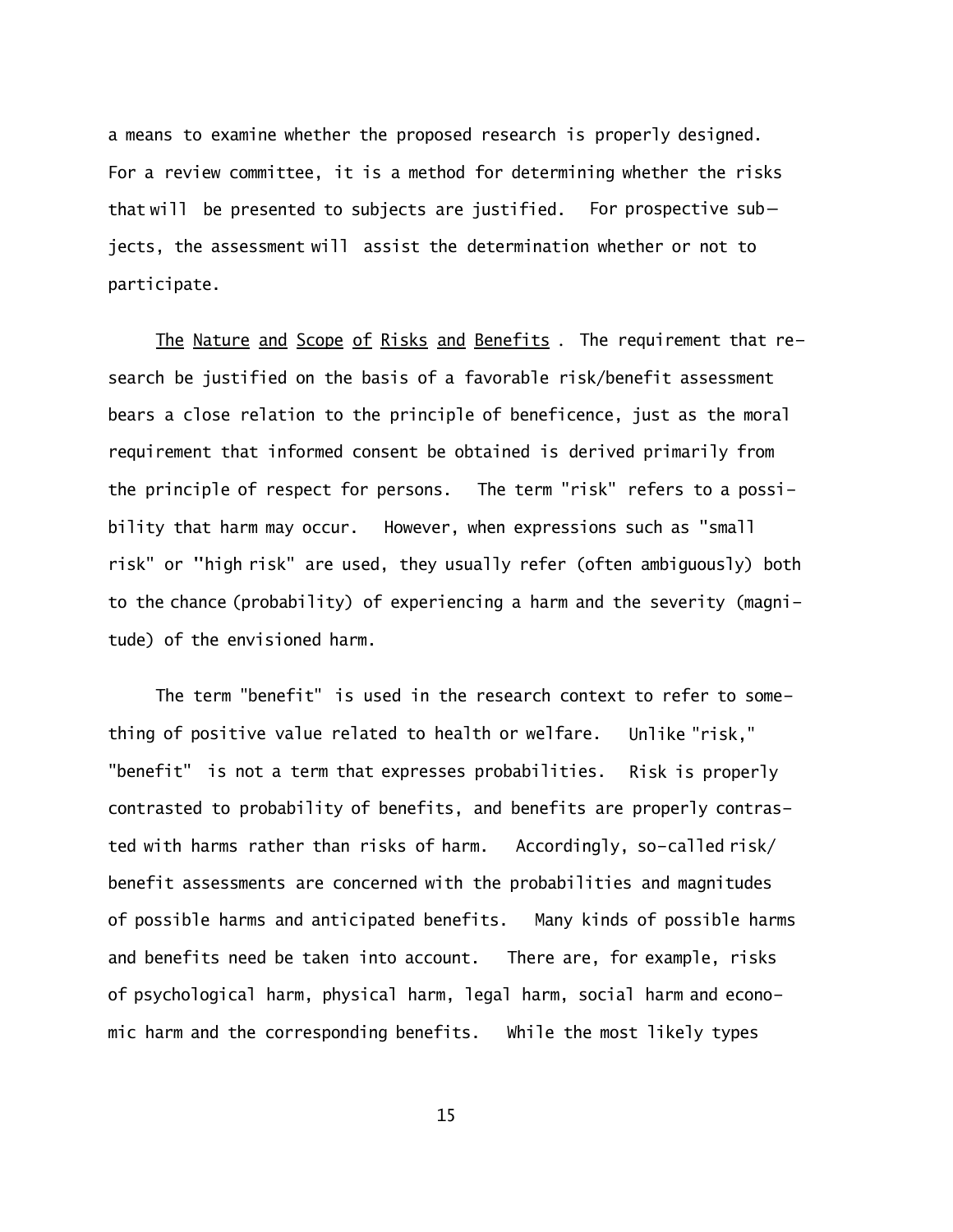of harms to research subjects are those of psychological or physical pain or injury, other possible kinds should not be overlooked.

Risks and benefits of research may affect the individual subjects, the families of the individual subjects, and society at large (or special groups of subjects in society). Previous codes and federal regulations have required that risks to subjects be outweighed by the sum of both the anticipated benefit to the subject, if any, and the anticipated benefit to society in the form of the knowledge to be gained from the research. In balancing these different elements, the risks and benefits affecting the immediate research subject will normally carry special weight. On the other hand, interests other than those of the subject may on some occasions be sufficient by themselves to justify the risks involved in the research, so long the subjects' rights have been protected. Beneficence thus requires that we protect against risk of harm to subjects and also that we be concerned about the loss of the substantial benefits that might be gained from research.

The Systematic Assessment of Risks and Benefits . It is commonly said that benefits and risks must be "balanced" and shown to be "in a favorable ratio." The metaphorical character of these terms draws attention to the difficulty of making precise judgments. Only on rare occasions will quantitative techniques be available for the scrutiny of research protocols. However, the idea of systematic, nonarbitrary analysis of risks and benefits should be emulated insofar as possible. This ideal requires those making decisions about the justifiability of research to be thorough in the accumulation and assessment of information about all aspects of the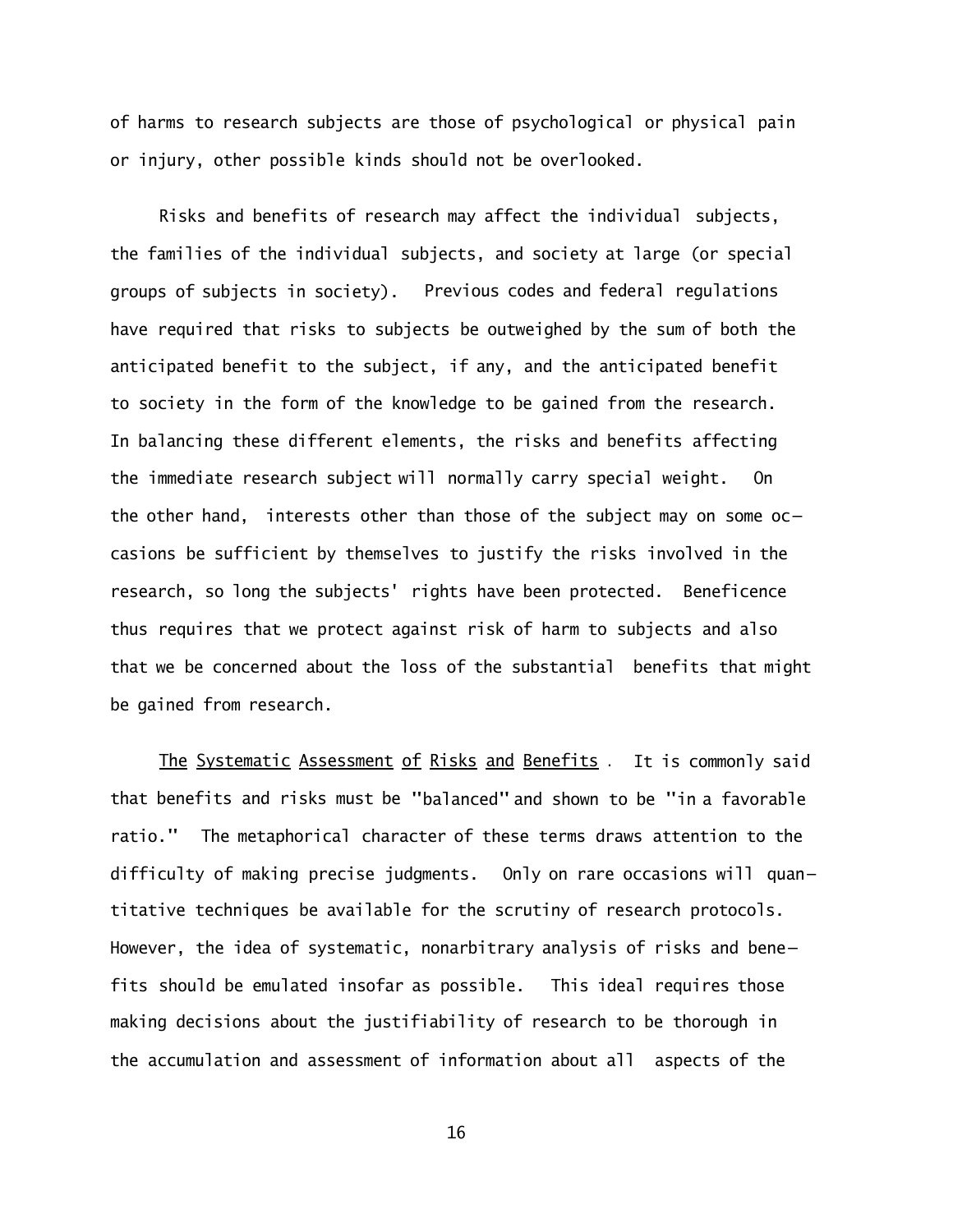research, and to consider alternatives systematically. This procedure renders the assessment of research more rigorous and precise, while making communication between review board members and investigators less subject to misinterpretation, misinformation and conflicting judgments. Thus, there should first be a determination of the validity of the presuppositions of the research; then the nature, probability and magnitude of risk should be distinguished with as much clarity as possible. The method of ascertaining risks should be explicit, especially where there is no alternative to the use of such vague categories as small or slight risk. It should also be determined whether an investigator's estimates of the probability of harm or benefits are reasonable, as judged by known facts or other available studies.

Finally, assessment of the justifiability of research should reflect at least the following considerations: (i) Brutal or inhumane treatment of human subjects is never morally justified. (ii) Risks should be reduced to those necessary to achieve the research objective. It should be determined whether it is in fact necessary to use human subjects at all. Risk can perhaps never be entirely eliminated, but it can often be reduced by careful attention to alternative procedures. (iii) When research involves significant risk of serious impairment, review committees should be extraordinarily insistent on the justification of the risk (looking usually to the likelihood of benefit to the subject - or, in some rare cases, to the manifest voluntariness of the participation). (iv) When vulnerable populations are involved in research, the appropriateness of involving them should itself be demonstrated. A number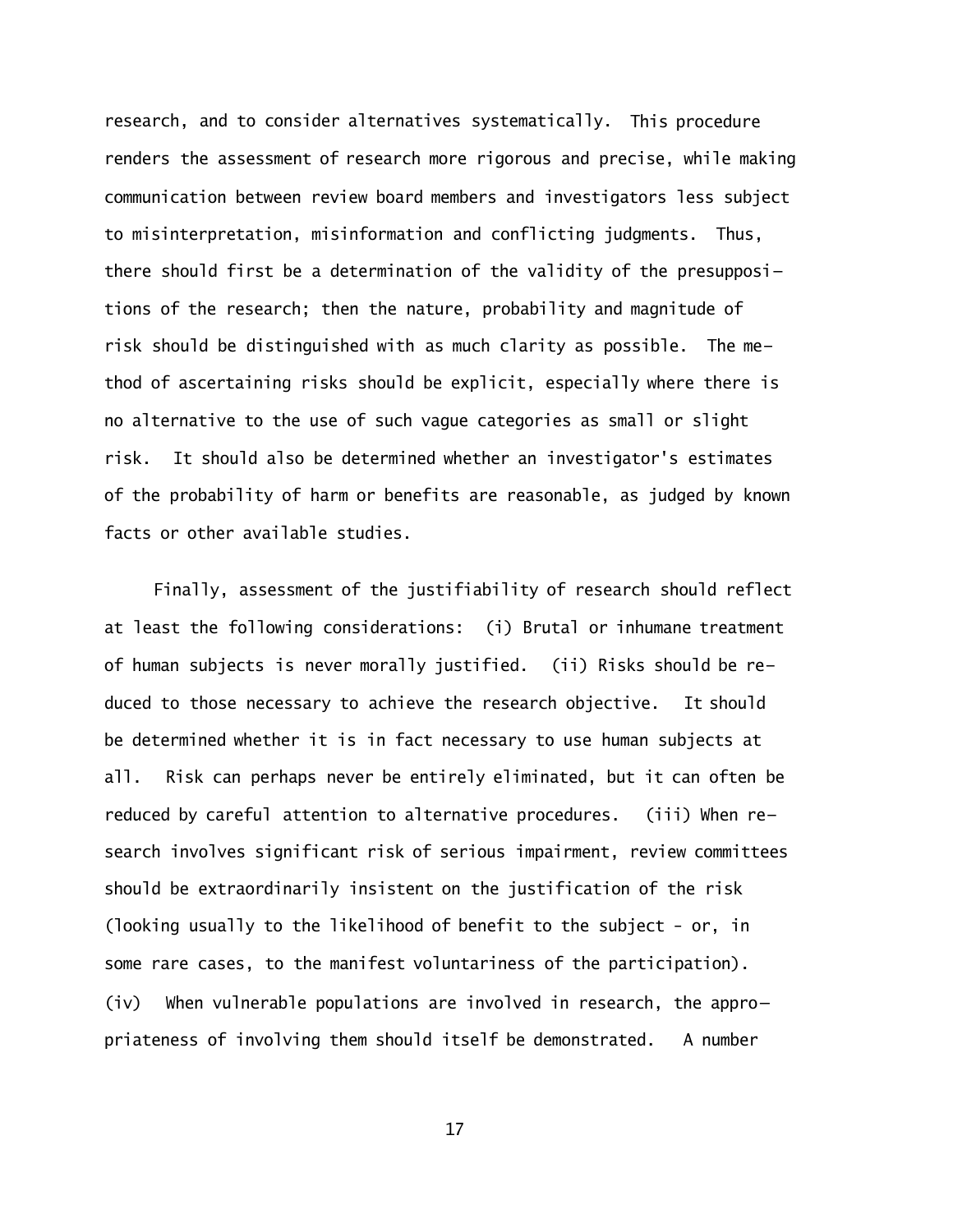<span id="page-35-0"></span>of variables go into such judgments, including the nature and degree of risk, the condition of the particular population involved, and the nature and level of the anticipated benefits. (v) Relevant risks and benefits must be thoroughly arrayed in documents and procedures used in the informed consent process.

#### 3. Selection of Subjects

Just as the principle of respect for persons finds expression in the requirements for consent, and the principle of beneficence in risk/benefit assessment, the principle of justice gives rise to moral requirements that there be fair procedures and outcomes in the selection of research subjects.

Justice is relevant to the selection of subjects of research at two levels: the social and the individual. Individual justice in the selection of subjects would require that researchers exhibit fairness: thus, they should not offer potentially beneficial research on to some patients who are in their favor or select only "undesirable" persons for risky research. Social justice requires that a distinction be drawn between classes of subjects that ought, and ought not, to participate in any particular kind of research, based on the ability of members of that class to bear burdens and on the appropriateness of placing further burdens on already burdened persons. Thus, it can be considered a matter of social justice that there is an order of preference in the selection of classes of subjects ( *e.g.,* adults before children) and that some classes of potential subjects ( *e.g.,* the institutionalized mentally infirm or prisoners) may be involved as research subjects, if at all, only on certain conditions.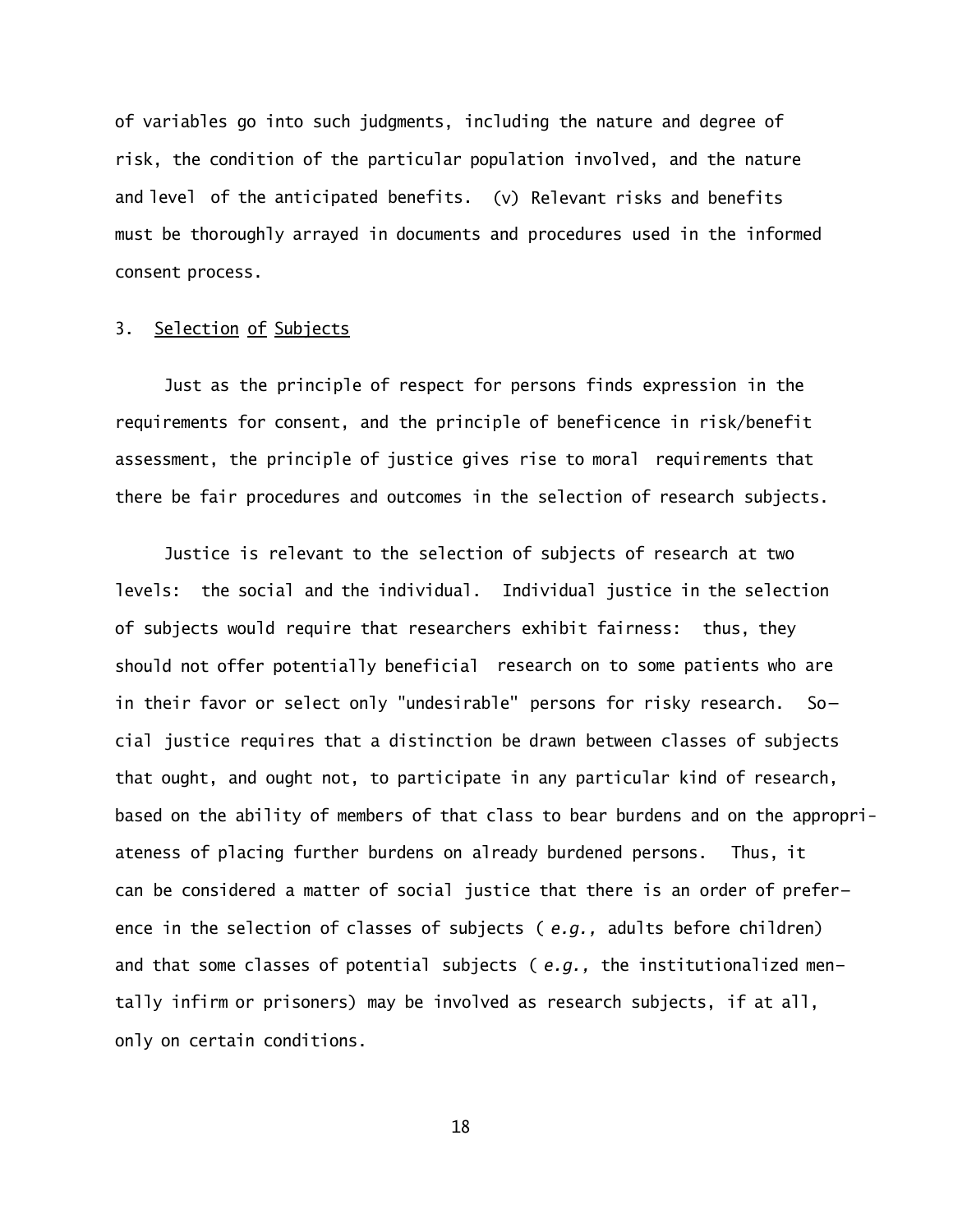Injustice may appear in the selection of subjects, even if individual subjects are selected fairly by investigators and treated fairly in the course of the research. This injustice arises from social, racial, sexual and cultural biases institutionalized in society. Thus, even if individual researchers are treating their research subjects fairly, and even if IRBs are taking care to assure that subjects are selected fairly within a particular institution, unjust social patterns may nevertheless appear in the overall distribution of the burdens and benefits of research. Although individual institutions or investigators may not be able to resolve a problem that is pervasive in their social setting, they can consider distributive justice in selecting research subjects.

Some populations, especially institutionalized ones, are already burdened in many ways by their infirmities and environments. When research is proposed that involves risks and does not include a therapeutic component, other less burdened classes of persons should be called upon first to accept these risks of research, except where the research is directly related to the specific conditions of the class involved. Also, even though public funds for research may often flow in the same directions as public funds for health care, it seems unfair that populations dependent on public health care constitute a pool of preferred research subjects if more advantaged populations are likely to be the recipients of the benefits.

One special instance of injustice results from the involvement of vulnerable subjects. Certain groups, such as racial minorities, the economically disadvantaged, the very sick, and the institutionalized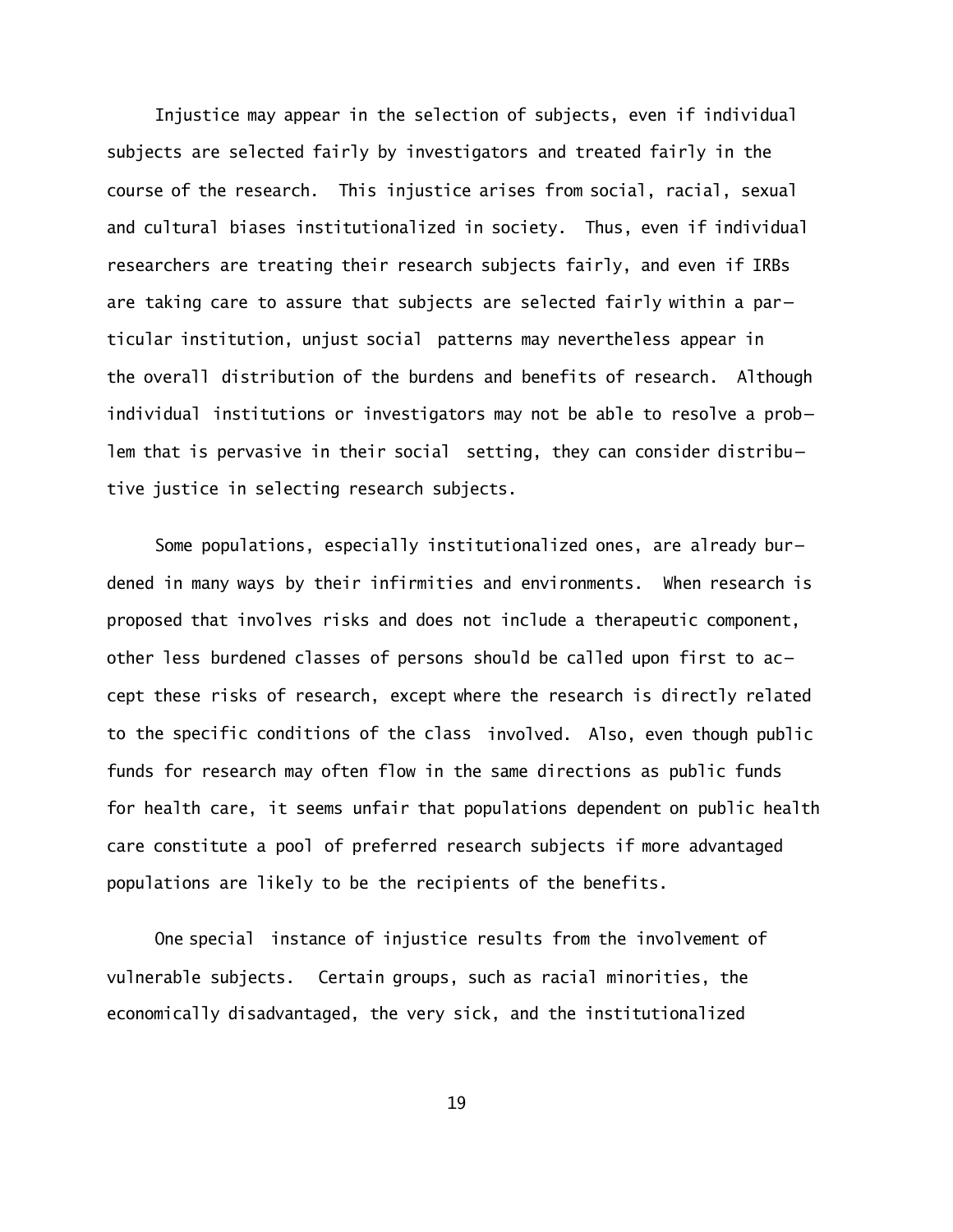may continually be sought as research subjects, owing to their ready availability in settings where research is conducted. Given their dependent status and their frequently compromised capacity for free consent, they should be protected against the danger of being involved in research solely for administrative convenience, or because they are easy to manipulate as a result of their illness or socioeconomic condition.